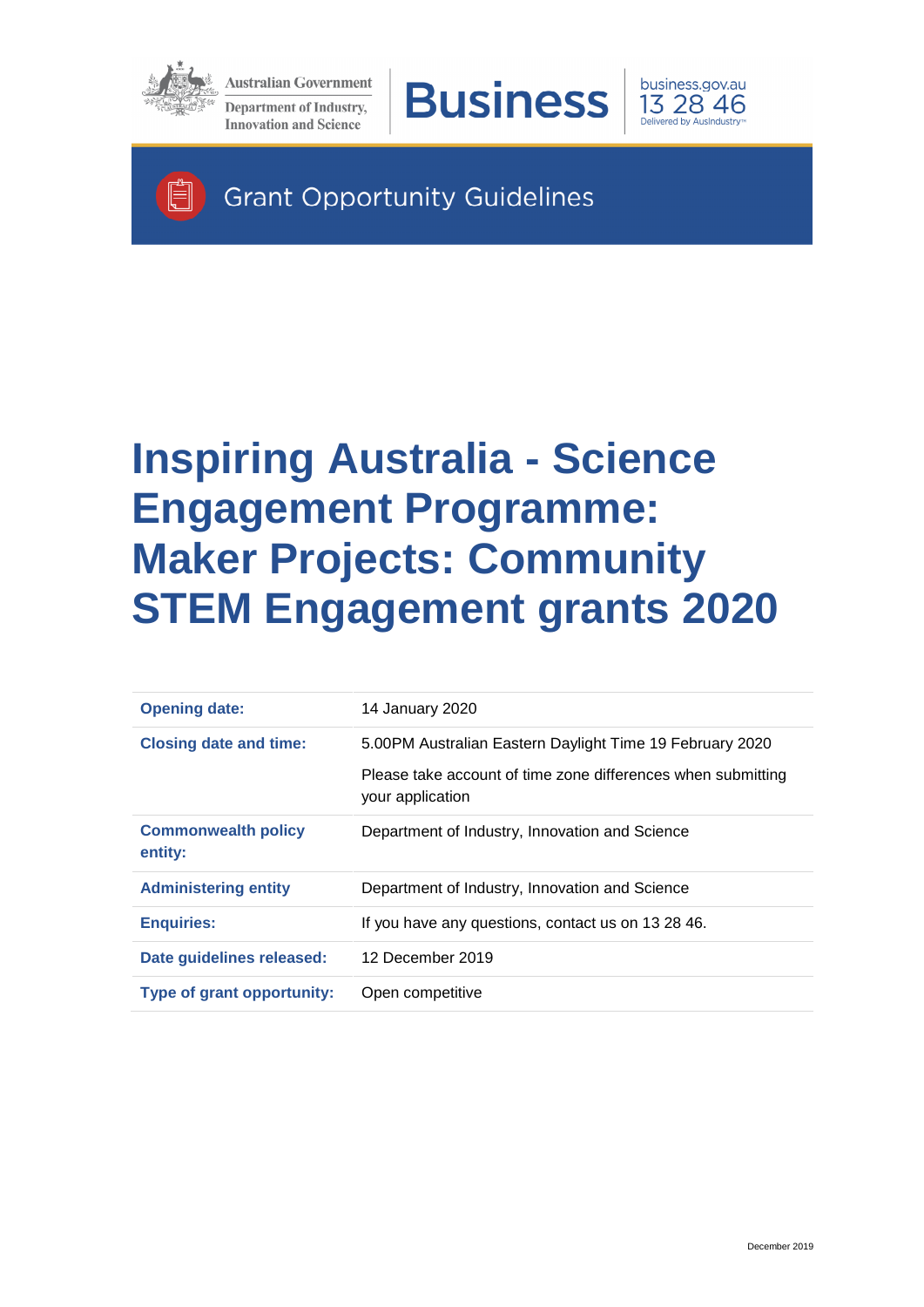# **Contents**

| 1. | Inspiring Australia - Science Engagement Programme - Maker Projects: Community |                                                                       |  |
|----|--------------------------------------------------------------------------------|-----------------------------------------------------------------------|--|
| 2. |                                                                                |                                                                       |  |
|    | 2.1.                                                                           | About the Maker Projects: Community STEM Engagement grants 2020 grant |  |
| 3. |                                                                                |                                                                       |  |
|    | 3.1.                                                                           |                                                                       |  |
|    | 3.2.                                                                           |                                                                       |  |
|    |                                                                                |                                                                       |  |
|    | 4.1.                                                                           |                                                                       |  |
|    | 4.2.                                                                           |                                                                       |  |
|    | 4.3.                                                                           |                                                                       |  |
|    | 4.4.                                                                           |                                                                       |  |
|    |                                                                                |                                                                       |  |
|    | 5.1.                                                                           |                                                                       |  |
|    | 5.2.                                                                           |                                                                       |  |
|    | 5.3.                                                                           |                                                                       |  |
| 6. |                                                                                |                                                                       |  |
|    | 6.1.                                                                           |                                                                       |  |
|    | 6.2.                                                                           |                                                                       |  |
|    | 6.3.                                                                           |                                                                       |  |
|    |                                                                                |                                                                       |  |
|    | 7.1.                                                                           |                                                                       |  |
|    | 7.2.                                                                           |                                                                       |  |
|    | 7.3.                                                                           |                                                                       |  |
| 8. |                                                                                |                                                                       |  |
|    |                                                                                |                                                                       |  |
| 9. |                                                                                |                                                                       |  |
|    |                                                                                |                                                                       |  |
|    | 10.1.                                                                          |                                                                       |  |
|    | 10.2.                                                                          |                                                                       |  |
|    | 10.3.                                                                          |                                                                       |  |
|    |                                                                                |                                                                       |  |
|    | 10.4.                                                                          |                                                                       |  |
|    | 10.5.                                                                          |                                                                       |  |
|    |                                                                                |                                                                       |  |
|    |                                                                                |                                                                       |  |
|    | 12.1.                                                                          |                                                                       |  |
|    | 12.2.                                                                          |                                                                       |  |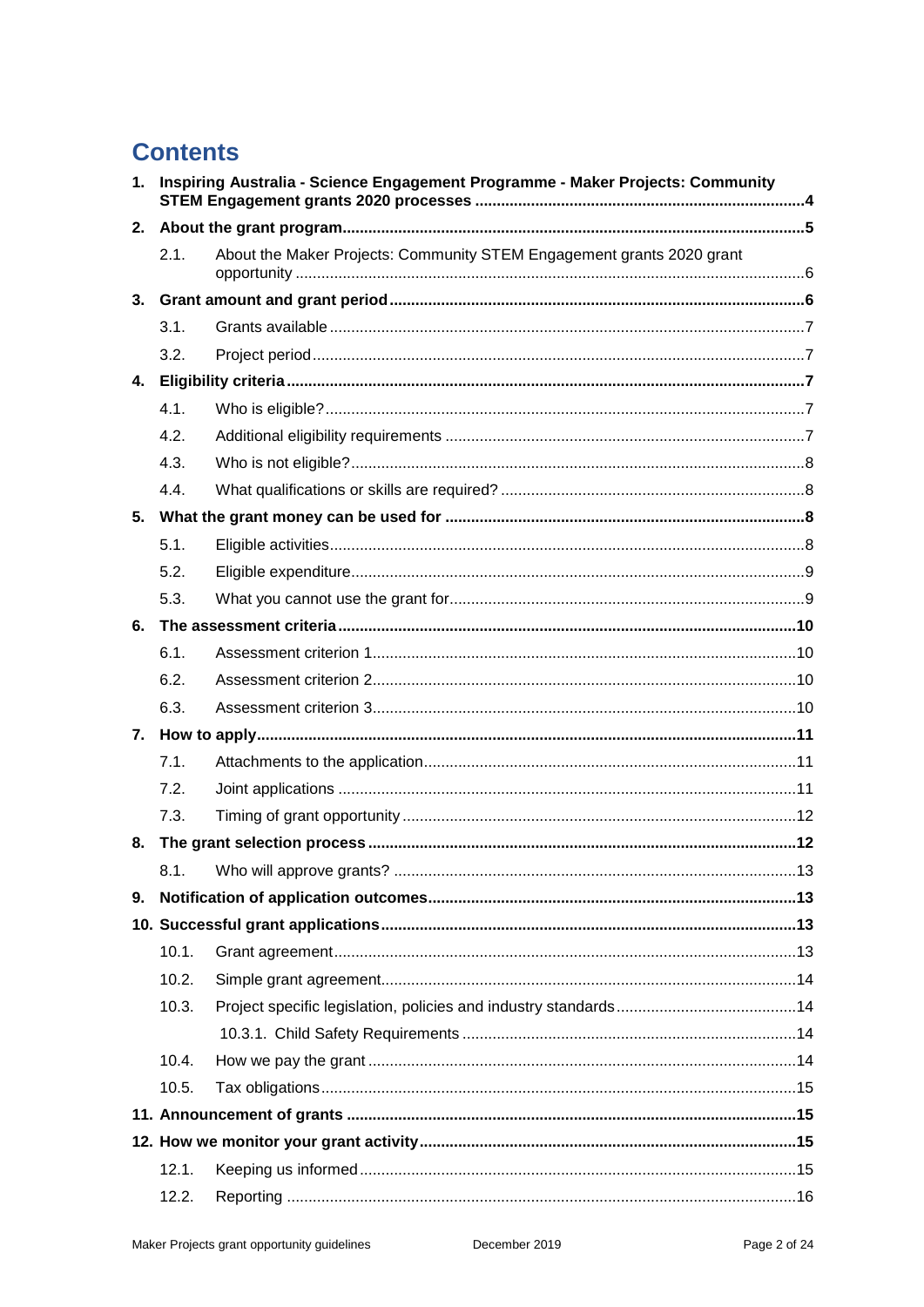| 12.3. |  |
|-------|--|
| 12.4. |  |
| 12.5. |  |
| 12.6. |  |
|       |  |
| 13.1. |  |
| 13.2. |  |
|       |  |
|       |  |
|       |  |
|       |  |
| 13.3. |  |
|       |  |
|       |  |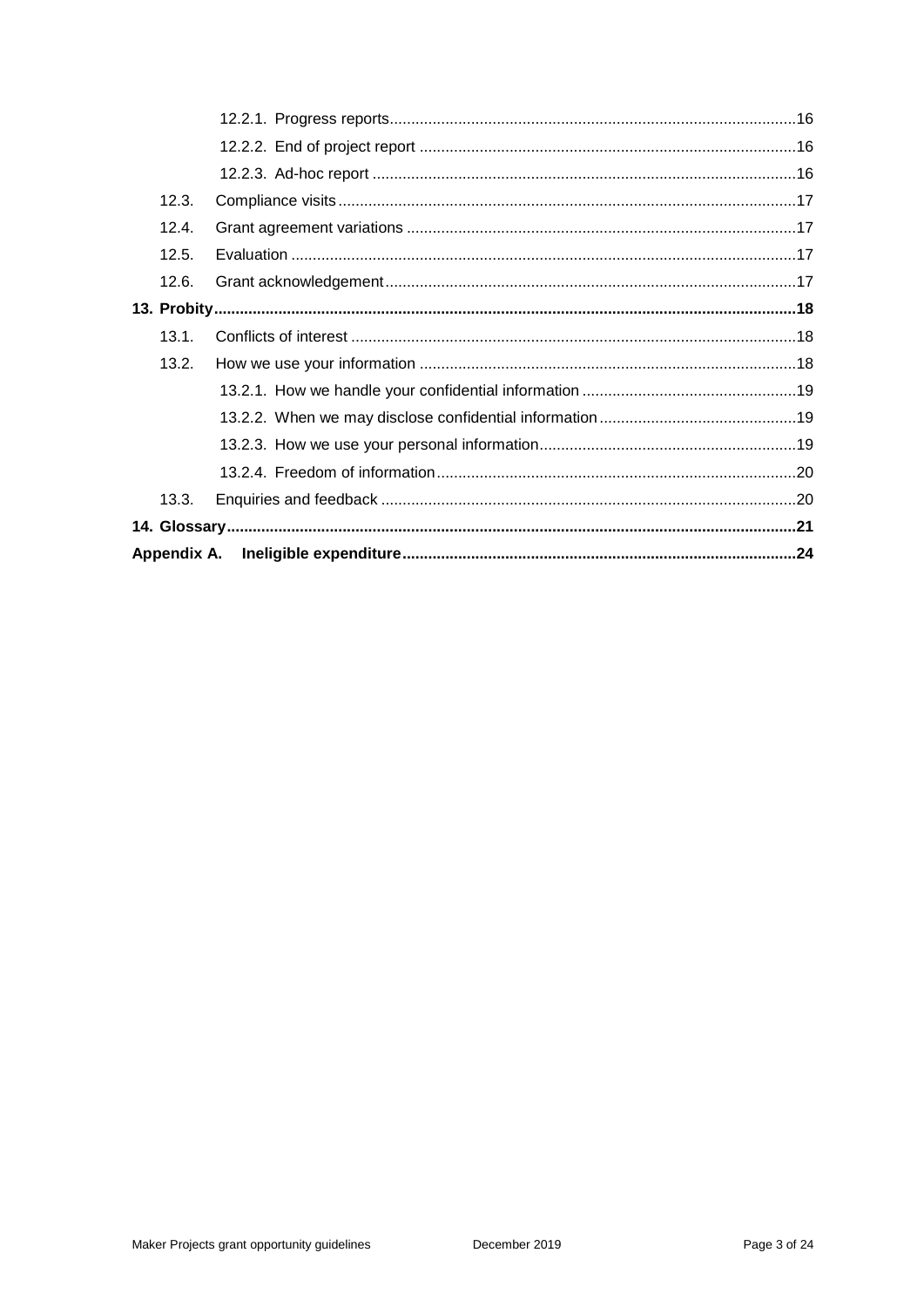## **1. Inspiring Australia - Science Engagement Programme - Maker Projects: Community STEM Engagement grants 2020 processes**

#### **The Inspiring Australia - Science Engagement Programme is designed to achieve Australian Government objectives**

This grant opportunity is part of the above grant program, which contributes to Department of [Industry, Innovation and Science's Outcome One.](https://www.industry.gov.au/sites/default/files/2019-04/2019-20-department-of-industry-innovation-and-science-pbs.pdf) The department works with stakeholders to plan and design the grant program according to the *Commonwealth Grants Rules and Guidelines*.

#### ₩ **The grant opportunity opens**

We publish the grant guidelines on business.gov.au and GrantConnect.

#### ₩ **You complete and submit a grant application**

You complete the application form, addressing all the eligibility and assessment criteria in order for your application to be considered.

#### Ψ **We assess all grant applications**

We review the applications against eligibility criteria and notify you if you are not eligible.

We assess eligible applications against the assessment criteria including an overall consideration of value with relevant money and compare it to other eligible applications.

#### Ψ

#### **We make grant recommendations**

We provide advice to the decision maker on the merits of each application.

#### J

#### **Grant decisions are made**

The decision maker decides which applications are successful.

#### ₩

#### **We notify you of the outcome**

We advise you of the outcome of your application. We may not notify unsuccessful applicants until grant agreements have been executed with successful applicants.

#### ψ

#### **We enter into a grant agreement**

We will enter into a grant agreement with successful applicants. The type of grant agreement is based on the nature of the grant and proportional to the risks involved.

#### J **Delivery of grant**

You undertake the grant activity as set out in your grant agreement. We manage the grant by working with you, monitoring your progress and making payments.

#### ብ **Evaluation of the Inspiring Australia - Science Engagement Programme**

We evaluate the specific grant activity and Inspiring Australia - Science Engagement Programme as a whole. We base this on information you provide to us and that we collect from various sources.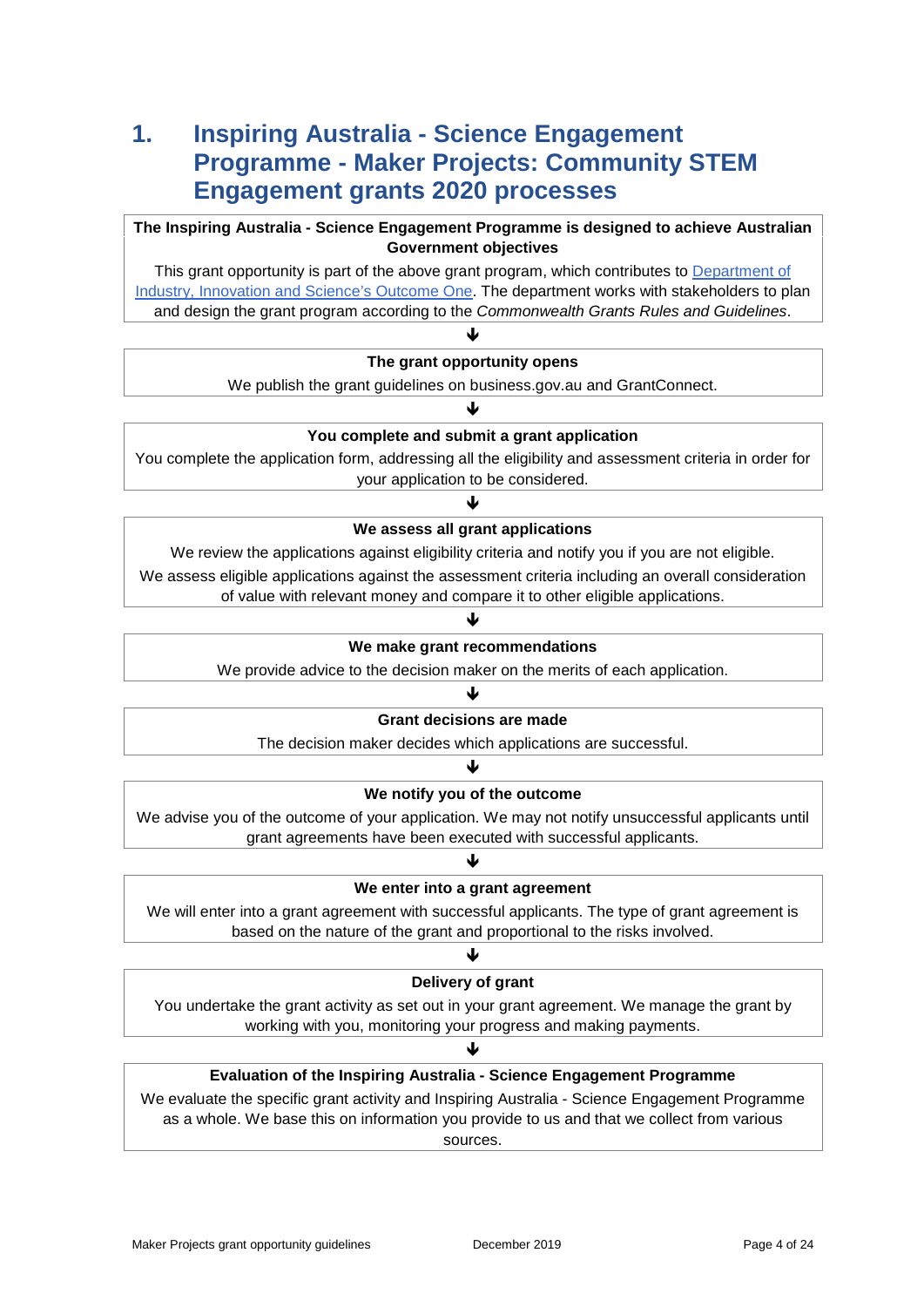# **2. About the grant program**

The Inspiring Australia - Science Engagement Programme (the program) provides funding for a range of initiatives delivered under the Inspiring Australia banner.

The program contributes to the government's vision for an Australian society engaged in and enriched by science. Through this program and other science engagement activities, the government aims to achieve:

- engagement by the wider Australian community with the sciences, including through major activities and events such as National Science Week
- public recognition and national awareness and pride in the achievements of our best scientists and innovators
- effective communication on key science issues, between scientists, the general public and Australian decision makers in business and government
- enhanced focus on building skills and capability in science, technology, engineering and mathematics (STEM) and digital literacy, in Australian schools and communities.

It does this by funding and supporting a range of science communication and engagement activities and events under the following program elements:

- Targeted Science Communication
- **National Science Week**
- Prime Minister's Prizes for Science
- Citizen Science Grants
- Maker Projects Grants
- Sponsorship Grants for Student Science Engagement and International Competitions.

There will be other grant opportunities, provided through both open and closed application processes, as part of this program, under the Inspiring Australia banner. We will publish the opening and closing dates and any other relevant information on [business.gov.au](http://www.business.gov.au/mpcse) and GrantConnect.

The Program Delegate may agree to run a closed non-competitive grant selection process for particular activities under select program elements where:

- **i** it can be demonstrated that the activity is consistent with the program objectives and with one of the program elements
- **there is funding available under the program to support the activity**
- the activity requires capabilities that are not widely available, such that it would not be cost-effective to run an open application process, or relies on intellectual property that cannot be obtained through an open application process
- there is clear documentation showing the grant selection process and demonstrating that the grant represents good value for money.

The Program Delegate may re-allocate funding between elements under the program based on demand.

We administer the program according to the *[Commonwealth Grants Rules and Guidelines](https://www.finance.gov.au/sites/default/files/commonwealth-grants-rules-and-guidelines.pdf)* [\(CGRGs\)](https://www.finance.gov.au/sites/default/files/commonwealth-grants-rules-and-guidelines.pdf)<sup>1</sup> .

-

<sup>1</sup> <https://www.finance.gov.au/sites/default/files/commonwealth-grants-rules-and-guidelines.pdf>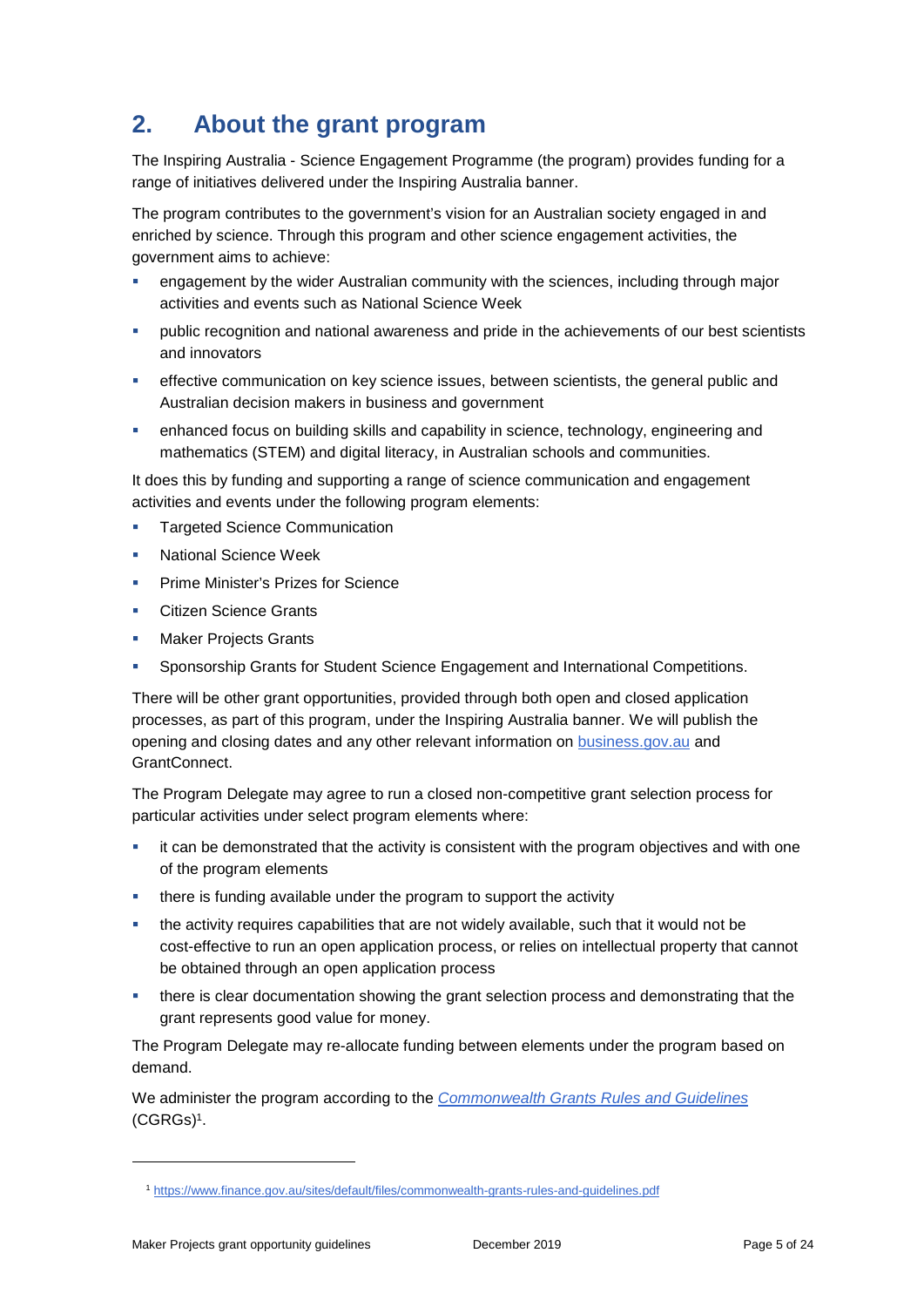#### <span id="page-5-0"></span>2.1. About the Maker Projects: Community STEM Engagement grants 2020 grant opportunity

These guidelines contain information for the Maker grants: Community STEM Engagement grants. This grant opportunity is part of the Inspiring Australia – Science Engagement Programme.

The Maker Projects: Community STEM Engagement grants aim to foster creativity and inquiry-based learning and support the development of STEM skills in students and youth under 18 years of age in design, engineering and programming, through hands-on learning. The objectives of the grant opportunity are to:

- deliver maker projects where students and youth under 18 years of age can develop and apply their STEM knowledge through experimentation, tinkering and hands-on learning by engaging with a range of technologies
- encourage practical skills, creativity and entrepreneurial thinking through the delivery of hands-on STEM-related events and activities
- inspire students to pursue STEM disciplines in their study and work
- ensure that maker projects are accessible to as many young people as possible, including those in regional, rural and disadvantaged areas
- make a positive sustainable impact on youth under 18 years of age, particularly those from historically under-represented groups, including girls, Aboriginal and Torres Strait Islanders, and youth living in regional, rural and remote regions.

The intended outcomes of the grant opportunity are:

- students and youth under 18 years of age will gain practical knowledge and skills in scientific experimentation, design, technology, innovation and entrepreneurship
- an increase in the accessibility of STEM-related events and activities and increased participation of youth under 18 years of age, particularly those from groups traditionally under-represented in STEM, including girls, Aboriginal and Torres Strait Islanders, people with disabilities and people living in regional, rural and remote areas, in STEM events
- sustainable development of STEM skills for participating youth through inquiry-based learning.

This document sets out:

- **the eligibility and assessment criterially**
- how we consider and assess grant applications
- how we notify applicants and enter into grant agreements with grantees
- how we monitor and evaluate grantees' performance
- responsibilities and expectations in relation to the opportunity.

The Department of Industry, Innovation and Science (the department) is responsible for administering this grant opportunity.

We have defined key terms used in these guidelines in the glossary at section [14.](#page-20-0)

You should read this document carefully before you fill out an application.

## **3. Grant amount and grant period**

The Australian Government has announced a total of \$7.23 million per year in ongoing funding for the program. For this grant opportunity, up to \$1 million is available each year.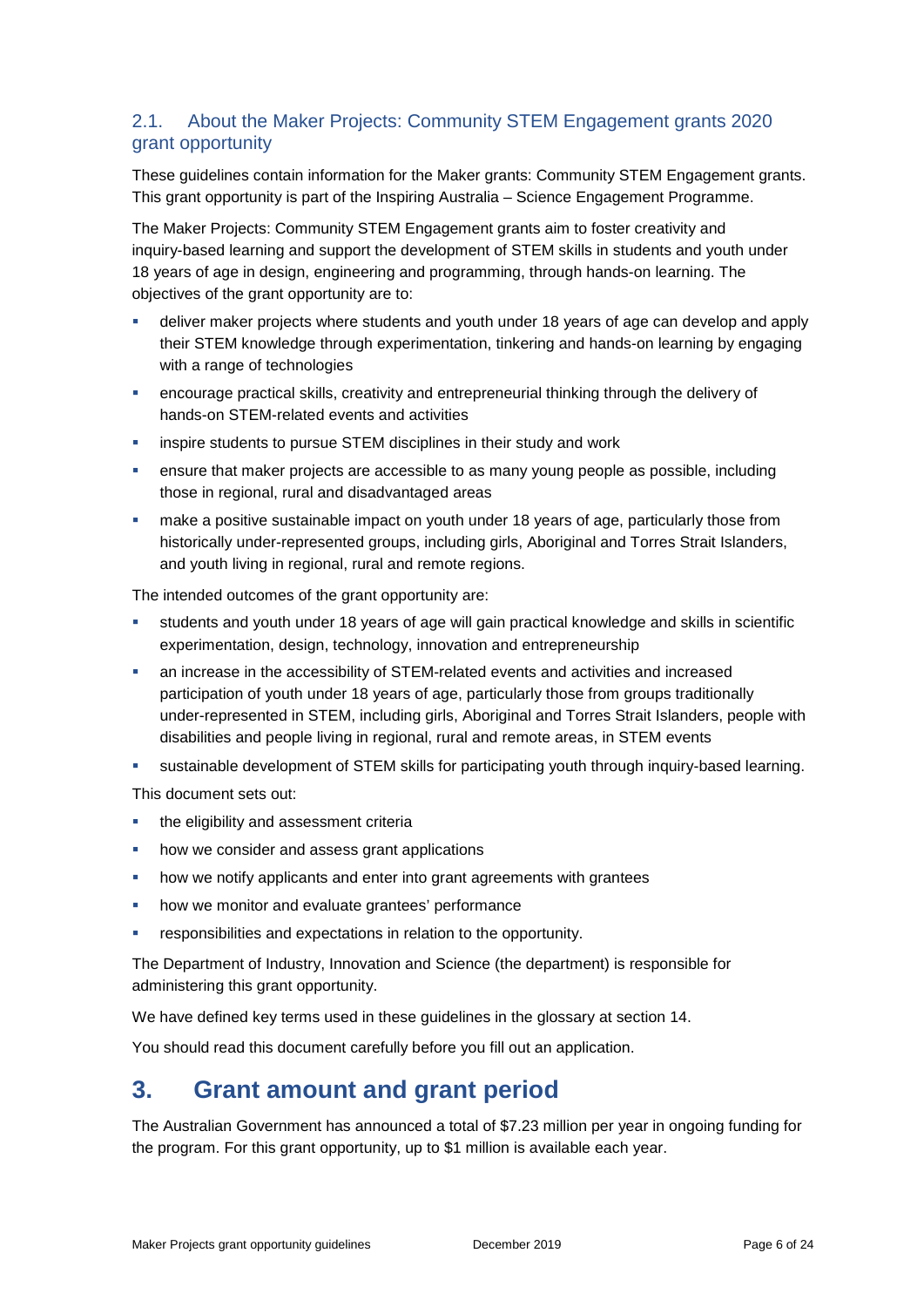#### 3.1. Grants available

The grant amount will be up to 80 per cent of eligible project costs (grant percentage).

- The minimum grant amount is \$20,000
- The maximum grant amount \$100,000.

You must fund at least 20 per cent of eligible project costs with cash and/or in-kind contributions. Where you provide in-kind contributions including facilities, equipment and services, you must calculate the dollar value for the in-kind activities that directly relate to the project.

You cannot use funding from other Commonwealth, State, Territory or local government grants to fund your share of eligible project costs.

We cannot fund your project if it receives funding from another Commonwealth government grant. You can apply for a grant for your project under more than one Commonwealth program, but if your application is successful, you must choose either the Maker Projects: Community STEM Engagement grants or the other Commonwealth grant.

Lead organisations can only submit one application per grant round.

#### 3.2. Project period

You must complete your project and submit your end of project report by 30 June 2022.

Your project must start within one month of executing your grant agreement.

### **4. Eligibility criteria**

We cannot consider your application if you do not satisfy all eligibility criteria.

#### <span id="page-6-0"></span>4.1. Who is eligible?

To be eligible you must:

**have an Australian Business Number (ABN)** 

and be one of the following entities:

- **a** company, incorporated in Australia
- **an incorporated association**
- an incorporated not for profit organisation
- a publicly funded research organisation (PFRO) as defined in section [14.](#page-20-0)

#### 4.2. Additional eligibility requirements

To be eligible your project must be collaborative in nature and include at least one partner organisation during the life of the project (see section 7.2). You can partner with organisations such as libraries, private companies, schools, and not-for-profit bodies to deliver collaborative projects.

We recognise some organisations may not be able to nominate a project partner at the time of application. Where you cannot nominate a project partner in your application, you must commit to engaging a project partner in the application form, and provide evidence of a formal partnership as part of your first milestone report.

We cannot waive the eligibility criteria under any circumstances.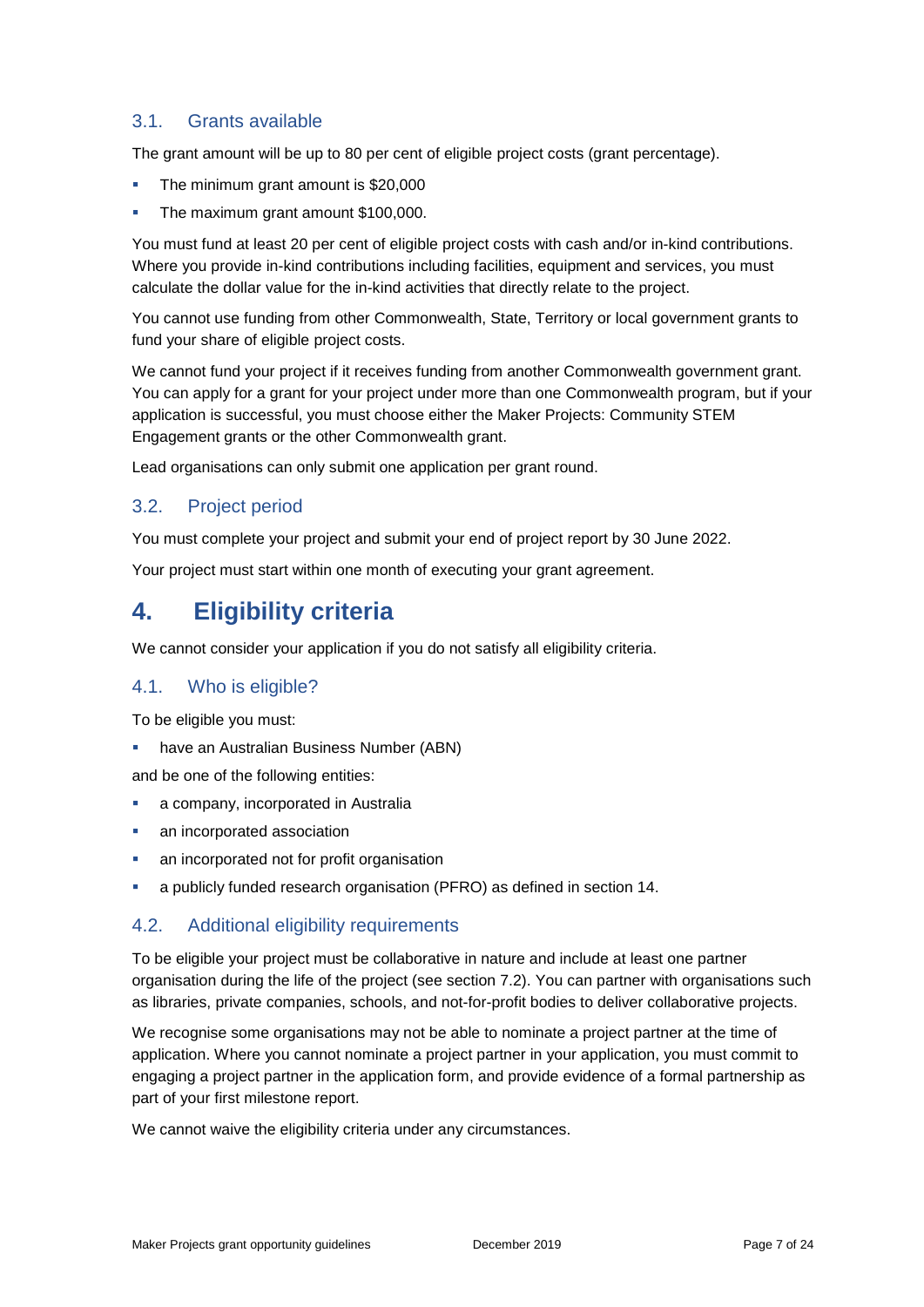#### 4.3. Who is not eligible?

You are not eligible to apply if you are:

- an individual
- partnership
- unincorporated association
- any organisation not included in section [4.1](#page-6-0)
- trust (however, an incorporated trustee may apply on behalf of a trust)
- primary or secondary schools (however schools may benefit from activities)
- a Commonwealth, State, Territory or local government body (including government business enterprises) that does not undertake publicly funded research
- **a** non-corporate Commonwealth entity
- Parents and Citizens, Parents and Friends groups and equivalent bodies.

#### 4.4. What qualifications or skills are required?

If you are successful, relevant personnel working on the project must maintain the following:

- **Working with Children check**
- Working with Vulnerable People registration.

### **5. What the grant money can be used for**

#### <span id="page-7-0"></span>5.1. Eligible activities

To be eligible your project must:

- be aimed at delivering STEM-related activities and events to meet the objectives and outcomes outlined in section [2.1.](#page-5-0) Your activities must:
	- **be for the benefit of youth under 18 years of age**
	- **EXECTE Include scientific, technological, engineering or mathematics experts, inventors, innovators** or entrepreneurs to work with participants to gain practical knowledge and skills in design, technology, innovation and entrepreneurship
	- **EXED** include either new activities or an expansion to the applicant's existing business as usual activities.
- be collaborative in nature and include at least one partner organisation during the life of the project as per section 4.2
- have at least \$25,000 in eligible expenditure
- include eligible activities, such as:
	- **EXECUTE:** interactive workshops
	- events relating to existing interactive exhibitions
	- **hands-on participation from youth under 18 years of age**
	- creation of resource packs for participants to support a sustainable impact of the activity.

We may also approve other activities.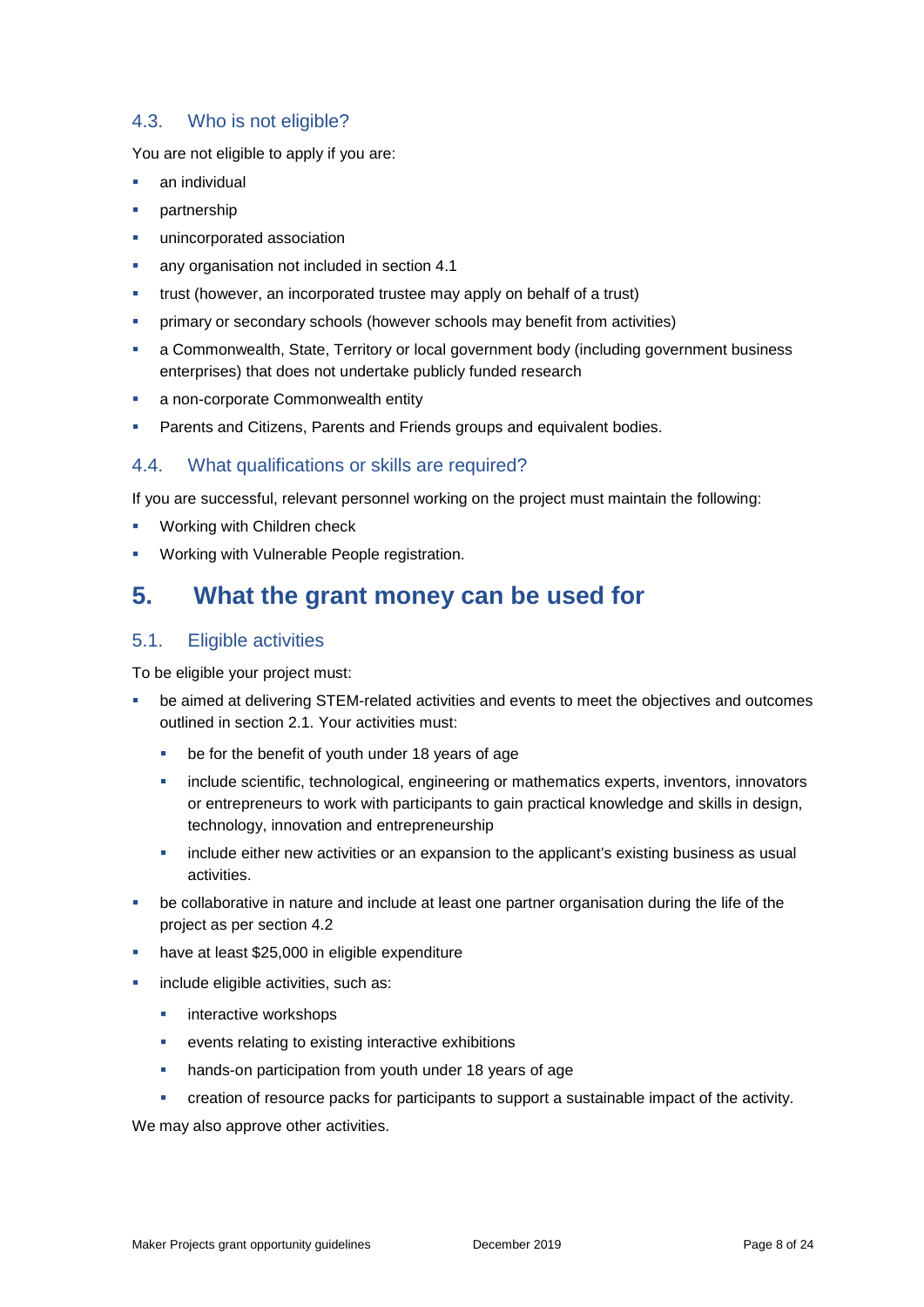#### <span id="page-8-0"></span>5.2. Eligible expenditure

You can only spend grant funds on eligible expenditure you have incurred on an agreed project as defined in your grant agreement.

Due to the range of expenses that may be eligible, it is not possible to provide a complete list of the types of expenditure that may be eligible.

Eligible expenditure includes:

- venue and equipment hire
- domestic travel (cannot exceed 20% of the total project costs)
- tools and equipment such as science equipment, hammers, screwdrivers, and other ICT equipment, electronics, robotics, soldering irons and glue guns
- consumable materials such as workbooks, chemicals, timber, nails, glue, foil, paper, matches, scissors, batteries, string, cardboard, wire, rulers, pliers, paperclips, duct tape, sticky tape, metal sheeting, plastic, wheels, plastic or metal piping, electronic and solar kits
- **graphic design**
- prizes
- event advertising and promotion
- displays.

For guidance on ineligible expenditure, see appendix A.

If your application is successful, we may ask you to verify project costs that you provided in your application. You may need to provide evidence such as quotes for major costs.

Not all expenditure on your project may be eligible for grant funding. The Program Delegate makes the final decision on what is eligible expenditure and may give additional guidance on eligible expenditure if required.

To be eligible, expenditure must:

- be a direct cost of the project
- be incurred by you for required project audit activities.

You must incur the project expenditure between the project start and end date for it to be eligible unless stated otherwise.

You must not commence your project or incur project expenditure until you execute a grant agreement with the Commonwealth.

#### 5.3. What you cannot use the grant for

Ineligible activities include activities:

- **•** where beneficiaries are not youth under 18 years of age
- **for the benefit primarily of a single school**
- for projects to be run primarily during National Science Week
- **that do not include a new activity or expansion of business as usual**
- lectures or film festivals
- school excursions
- competitions or qualifying rounds
- evaluation undertaken by a third party or consultant.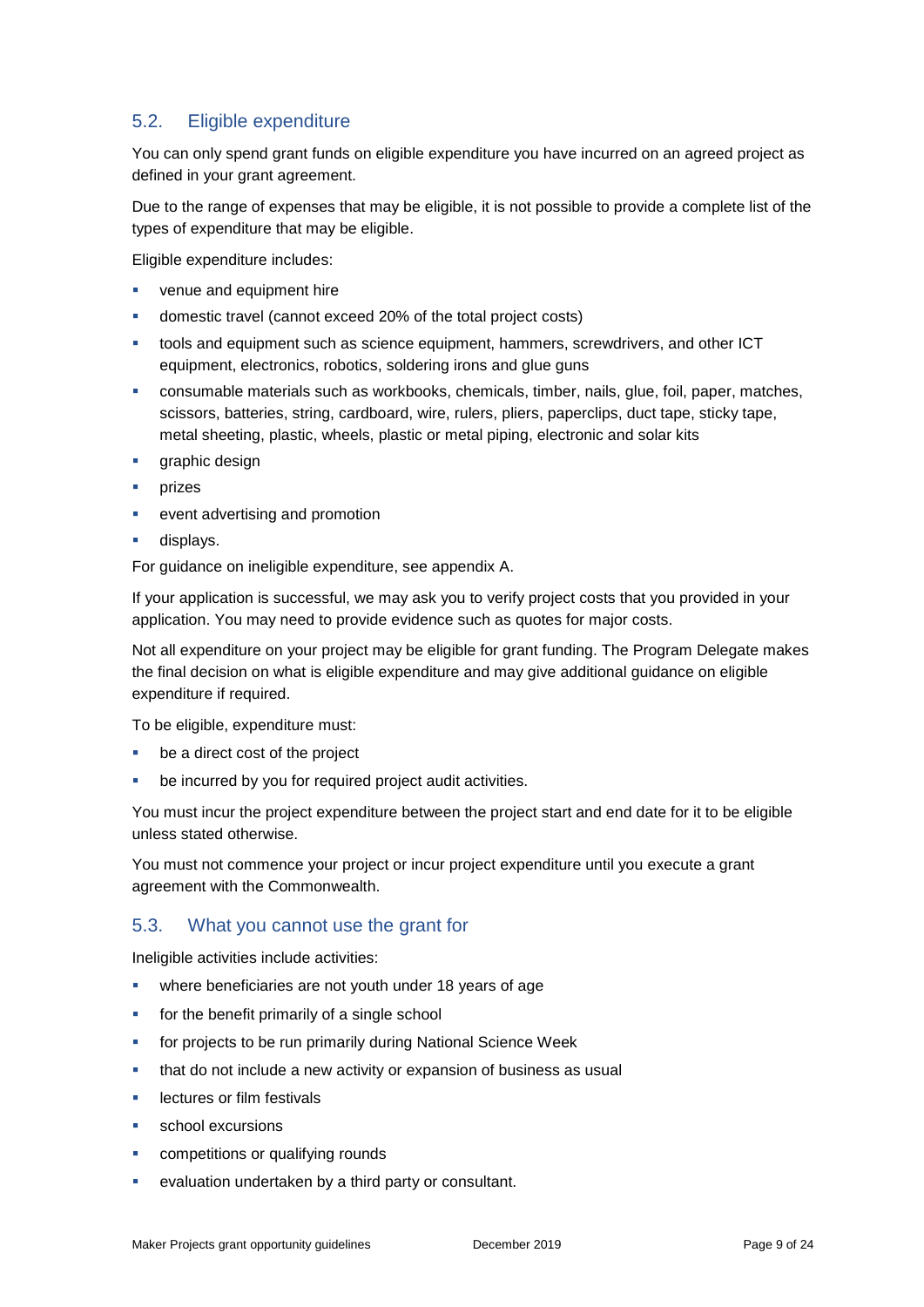# **6. The assessment criteria**

You must address all assessment criteria in your application. We will assess your application based on the weighting given to each criterion.

The application form asks questions that relate to the assessment criteria below. The amount of detail and supporting evidence you provide in your application should be relative to the project size, complexity and grant amount requested. You should provide evidence to support your answers. The application form displays size limits for answers.

We will only award funding to applications that score highly against all assessment criteria and who score at least 50 per cent on each criterion, as these represent best value for money.

We will consider your attached project plan as part of this assessment (see section 7.1).

#### 6.1. Assessment criterion 1

#### **The reach and impact of your project (50 points)**

You should demonstrate this through identifying:

- a. how your project will increase access and participation of youth under 18 years of age in STEM events. Greater weighting will be given to projects targeting groups historically underrepresented in STEM and priority equity groups as defined by the National School Reform Program and Advancing Women in STEM strategy including:
- girls
- **Aboriginal and Torres Strait Islanders**
- people living in regional and rural or remote areas
- people with disabilities.
- b. the impact of your project on the audience, including sustainable development of STEM knowledge and skills through inquiry based learning
- c. how you will evaluate the impact and reach of your project.

#### 6.2. Assessment criterion 2

#### **Capacity, capability and resources to deliver the project (25 points)**

You should demonstrate this through identifying:

- a. how you will deliver the events and your track record managing similar projects. Include whether this is a new project or an expansion of existing business as usual activities
- b. your access to personnel with the right expertise and experience, including management and technical staff
- c. your access, or future access to, any infrastructure, capital equipment and technology.

#### 6.3. Assessment criterion 3

#### **Impact of grant funding on your project (25 points)**

You should demonstrate this through identifying:

- a. how the grant will impact the project in terms of size and timing
- b. total cost of the project including justification of any in-kind contributions. This should include a justification of how you calculated the dollar value of any in-kind contributions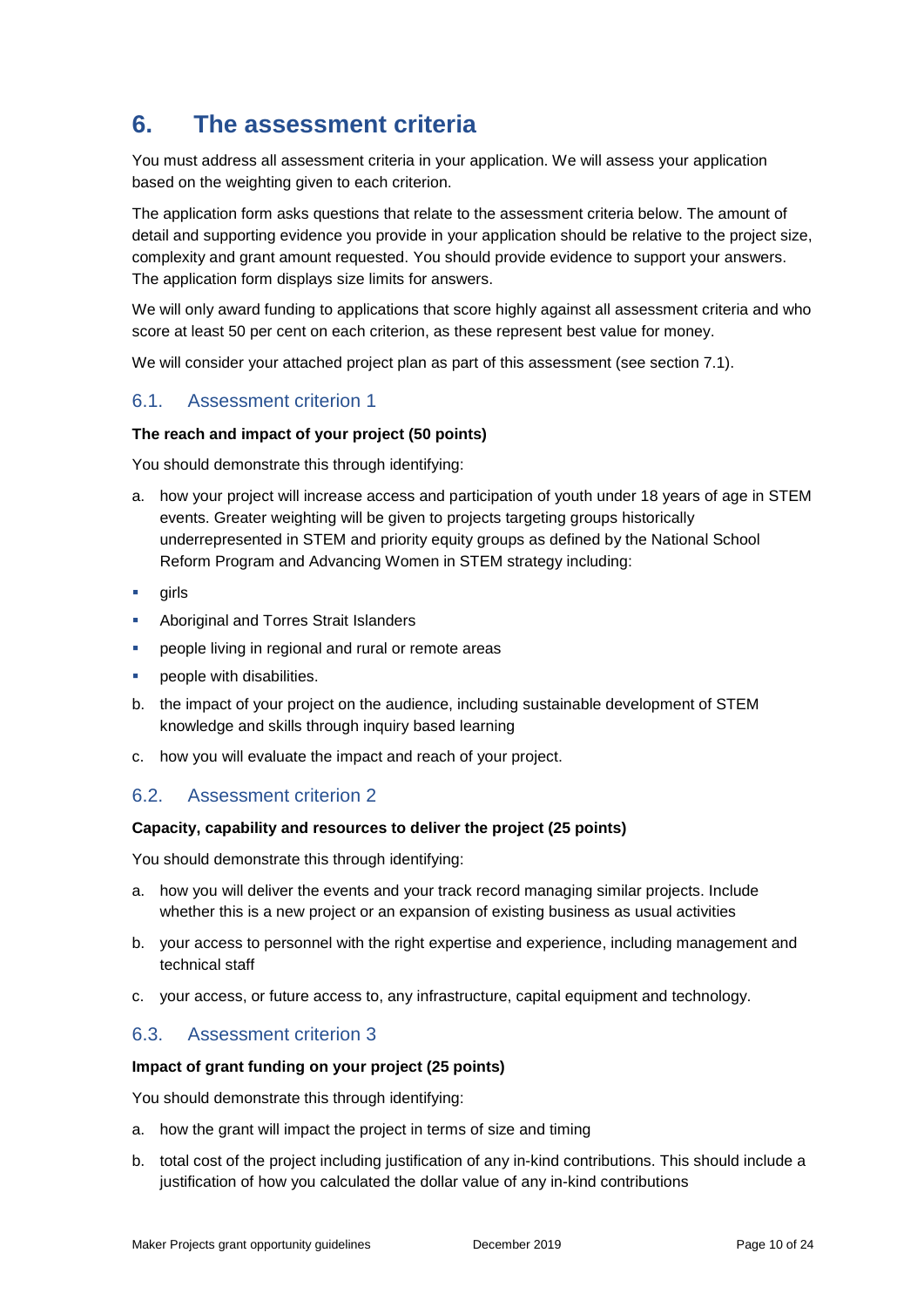c. the nature of any contributions from proposed partnerships.

### **7. How to apply**

Before applying you should read and understand these guidelines, the sample [application](http://www.business.gov.au/Grants-and-Programs/Maker-Projects-Community-STEM-Engagement-grants#key-documents) form and the sample [grant agreement](http://www.business.gov.au/Grants-and-Programs/Maker-Projects-Community-STEM-Engagement-grants#key-documents) published on business.gov.au and GrantConnect.

You can only submit an application during a funding round.

To apply, you must:

- **•** complete the online [program application form](http://www.business.gov.au/mpcse) via business.gov.au
- **•** provide all the information requested
- **address all eligibility and assessment criterially**
- **include all necessary attachments.**

You are responsible for making sure your application is complete and accurate. Giving false or misleading information is a serious offence under the *Criminal Code Act 1995* (Cth). If we consider that you have provided false or misleading information we may not progress your application. If you find an error in your application after submitting it, you should call us immediately on 13 28 46.

If we find an error or information that is missing, we may ask for clarification or additional information from you that will not change the nature of your application. However, we can refuse to accept any additional information from you that would change your submission after the application closing time.

If you need further guidance around the application process, or if you are unable to submit an application online, [contact us](https://www.business.gov.au/contact-us) at business.gov.au or by calling 13 28 46.

#### 7.1. Attachments to the application

Provide the following documents with your application:

- project plan outlining delivery of your project, and including:
	- the roles of project partner/s
	- a plan of how the project will benefit youth under 18 years of age
	- **·** identification of an appropriate venue/s to hold the events
	- **Figst** risk mitigation strategies.
- **Project budget**
- letters of support from project partners (template provided on www.business[.gov.](http://www.business.gov.au/mpcse)au)
- certificate of incorporation (where applicable for incorporated associations and incorporated not for profit organisations)
- **trust deed (where applicable).**

You must attach supporting documentation to the application form in line with the instructions provided within the form. You should only attach requested documents. We will not consider information in attachments that we do not request.

#### 7.2. Joint applications

You must appoint a lead organisation in your collaborative project. Only the lead organisation can submit the application form and enter into the grant agreement with the Commonwealth. The application should identify all other members of the proposed group and include a letter of support from each of the project partners. Each letter of support should include: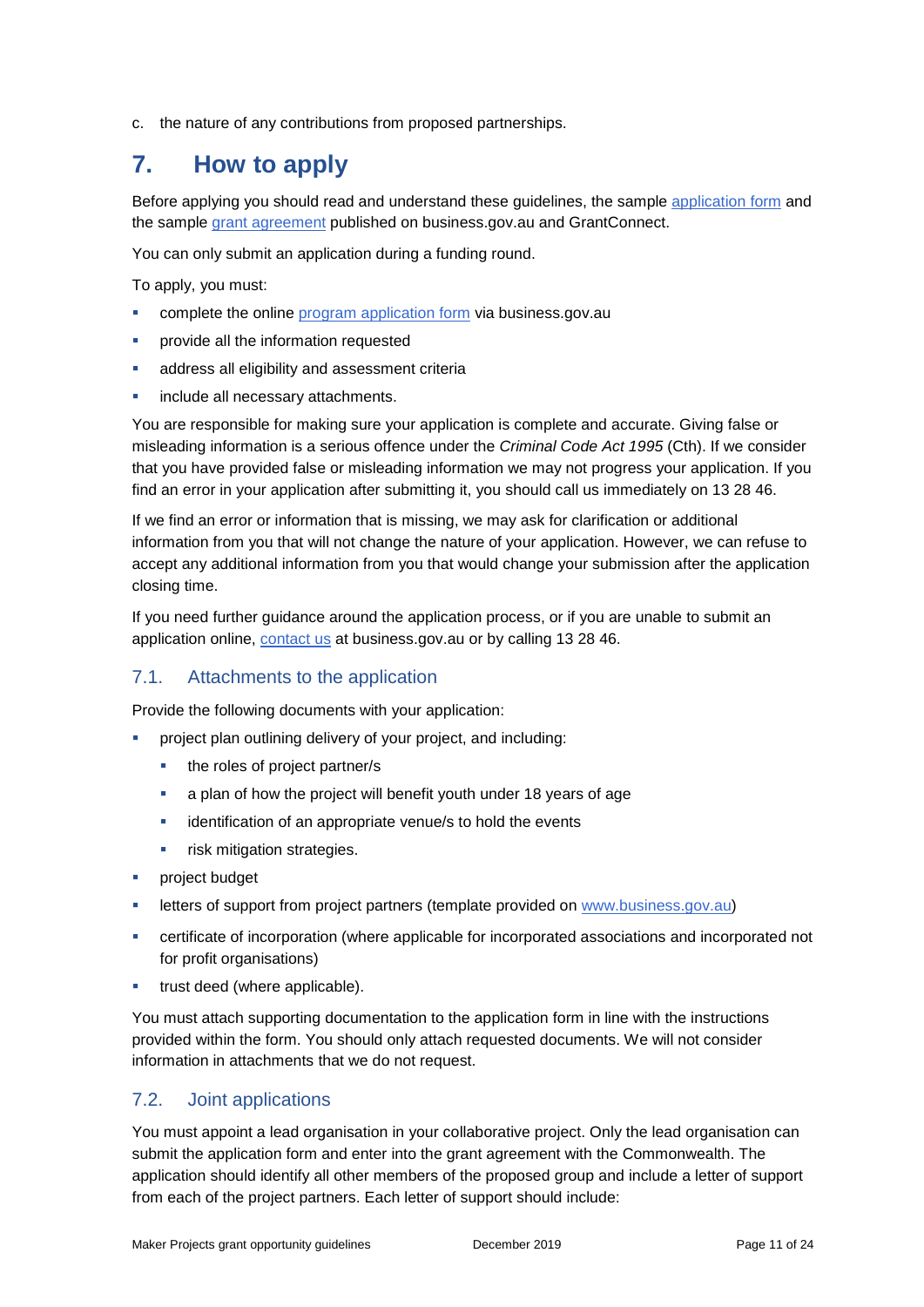- **details of the project partner**
- an overview of how the project partner will work with the lead organisation and any other project partners in the group to successfully complete the project
- an outline of the relevant experience and/or expertise the project partner will bring to the group
- the roles/responsibilities the project partner will undertake, and the resources it will contribute (if any)
- details of a nominated management level contact officer.

You must have a formal arrangement in place with all parties prior to the first milestone of your grant agreement.

#### 7.3. Timing of grant opportunity

You can only submit an application between the published opening and closing dates. We cannot accept late applications.

#### Table 1: Expected timing for this grant opportunity

| <b>Activity</b>                            | <b>Timeframe</b>                     |
|--------------------------------------------|--------------------------------------|
| Assessment of applications                 | 8 weeks                              |
| Approval of outcomes of selection process  | 3 weeks                              |
| Negotiations and award of grant agreements | 6 weeks                              |
| Notification to unsuccessful applicants    | 2 weeks                              |
| Earliest start date of project             | Date of execution of grant agreement |
| End date of grant commitment               | 30 June 2022                         |

### **8. The grant selection process**

We first review your application against the eligibility criteria. If eligible, we will then assess it against the assessment criteria. Only eligible applications will proceed to the assessment stage.

We consider your application on its merits, based on:

- **•** how well it meets the criteria
- how it compares to other applications
- **•** whether it provides value with relevant money.

When assessing whether the application represents value with relevant money, we will have regard to:

- the overall objectives of the grant opportunity
- the evidence provided to demonstrate how your project contributes to meeting those objectives
- the relative value of the grant sought.

We refer your application to the Maker Projects: Community STEM Engagement grants Committee, a committee of experts. The committee may also seek additional advice from independent technical experts.

The Committee will assess your application against the assessment criteria and compare it to other eligible applications in a funding round before recommending which projects to fund.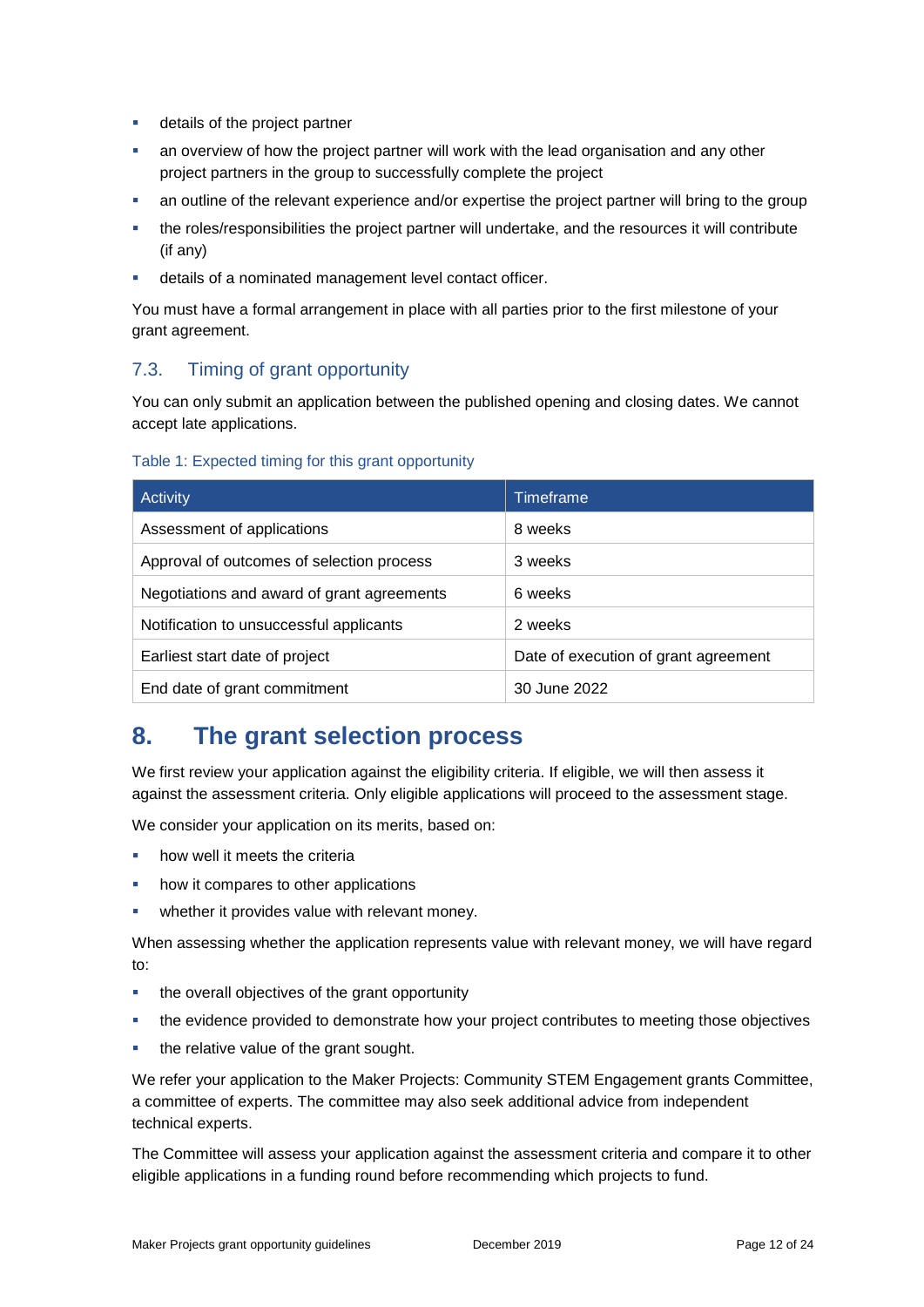In order to support a spread of projects across Australia and increase accessibility of STEM-related activities and events, the Committee will also take into account the geographic location of the projects, when recommending projects for funding and proposed target audiences, particularly in regards to priority equity groups (as defined in 6.1).

If the selection process identifies unintentional errors in your application, we may contact you to correct or clarify the errors, but you cannot make any material alteration or addition.

#### 8.1. Who will approve grants?

The Program Delegate (who is an AusIndustry General Manager within the department with responsibility for the program) decides which grants to approve taking into account the recommendations of the committee and the availability of grant funds.

The Program Delegate's decision is final in all matters, including:

- the grant approval
- the grant funding to be awarded
- any conditions attached to the offer of grant funding.

We cannot review decisions about the merits of your application.

The Program Delegate will not approve funding if there is insufficient program funds available across relevant financial years for the program.

### **9. Notification of application outcomes**

We will advise you of the outcome of your application in writing. If you are successful, we advise you of any specific conditions attached to the grant.

If you are unsuccessful, we will give you an opportunity to discuss the outcome with us. You can submit a new application for the same (or similar) project in any future funding rounds. You should include new or more information to address the weaknesses that prevented your previous application from being successful. If a new application is substantially the same as a previous ineligible or unsuccessful application, we may refuse to consider it for assessment.

### **10. Successful grant applications**

#### 10.1. Grant agreement

You must enter into a legally binding grant agreement with the Commonwealth. The grant agreement has general terms and conditions that cannot be changed. A sample [grant agreement](http://www.business.gov.au/Grants-and-Programs/Maker-Projects-Community-STEM-Engagement-grants#key-documents) is available on [business.gov.au](http://www.business.gov.au/mpcse) and GrantConnect.

We must execute a grant agreement with you before we can make any payments. Execute means both you and the Commonwealth have signed the agreement. We are not responsible for any expenditure you incur until a grant agreement is executed. You must not start any project activities until a grant agreement is executed.

The approval of your grant may have specific conditions determined by the assessment process or other considerations made by the Program Delegate. We will identify these in the offer of grant funding.

If you enter an agreement under the Maker Projects: Community STEM Engagement grants you cannot receive other grants for the same activities from other Commonwealth, State or Territory granting programmes.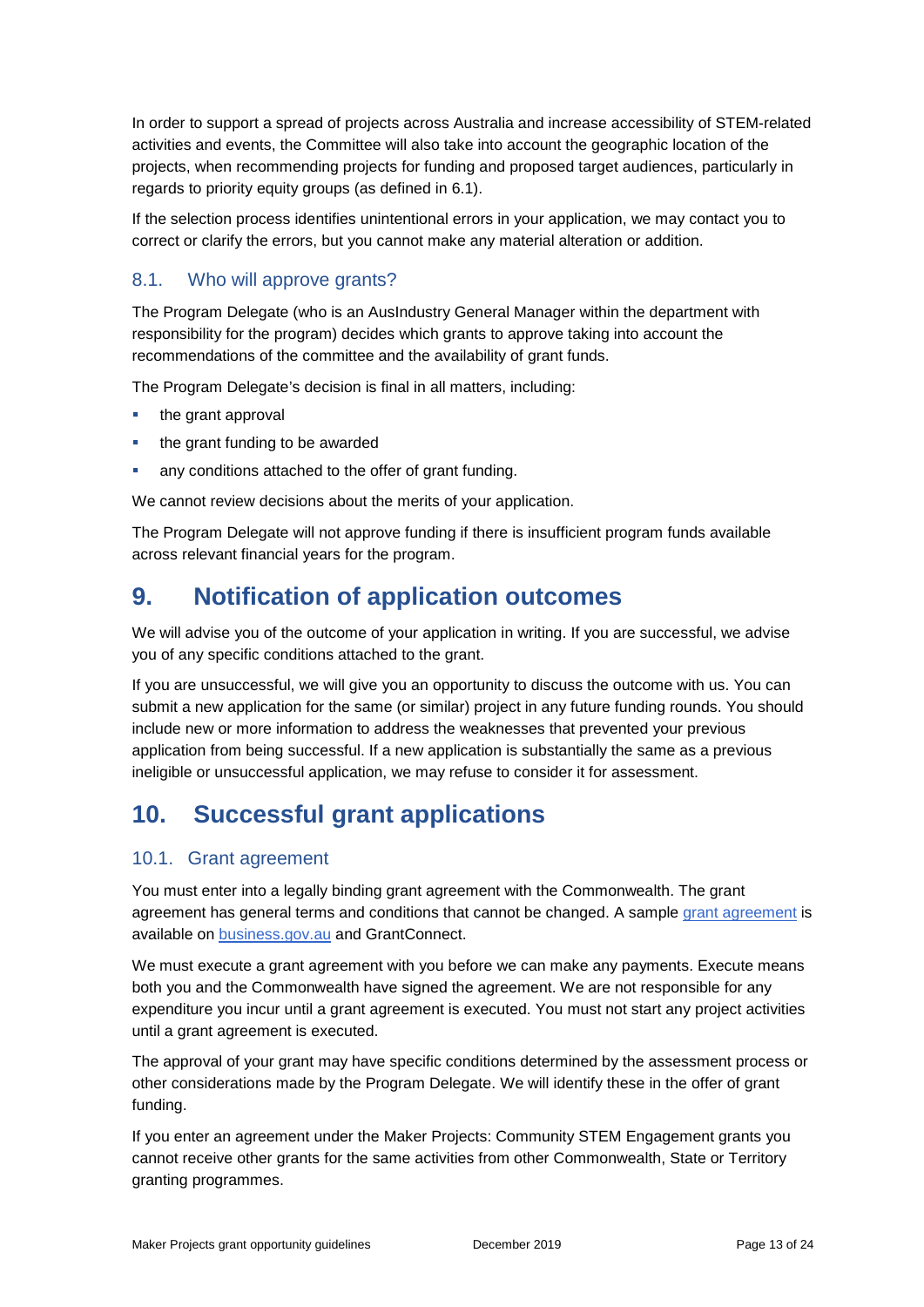The Commonwealth may recover grant funds if there is a breach of the grant agreement.

#### 10.2. Simple grant agreement

We will use a simple grant agreement.

You will have 30 days from the date of a written offer to execute this grant agreement with the Commonwealth During this time, we will work with you to finalise details.

The offer may lapse if both parties do not sign the grant agreement within this time. Under certain circumstances, we may extend this period. We base the approval of your grant on the information you provide in your application. We will review any required changes to these details to ensure they do not impact the project as approved by the Program Delegate.

#### 10.3. Project specific legislation, policies and industry standards

You must comply with all relevant laws and regulations in undertaking your project. You must also comply with the specific legislation/policies/industry standards that follow. It is a condition of the grant funding that you meet these requirements. We will include these requirements in your grant agreement.

#### 10.3.1. Child Safety Requirements

You must comply with all relevant legislation relating to the employment or engagement of anyone working on the project that may interact with children, including all necessary working with children checks.

You must implement the National Principles for Child Safe Organisations endorsed by the Commonwealth and available at: [https://www.humanrights.gov.au/national-principles-child-safe](https://www.industry.gov.au/sites/g/files/net3906/f/July%202018/document/pdf/conflict-of-interest-and-insider-trading-policy.pdf)[organisations.](https://www.industry.gov.au/sites/g/files/net3906/f/July%202018/document/pdf/conflict-of-interest-and-insider-trading-policy.pdf)

You will need to complete a risk assessment to identify the level of responsibility for children and the level of risk of harm or abuse, and put appropriate strategies in place to manage those risks. You must update this risk assessment at least annually.

You will also need to establish a training and compliance regime to ensure personnel are aware of, and comply with, the risk assessment requirements, relevant legislation including mandatory reporting requirements and the National Principles for Child Safe Organisations.

You will be required to provide an annual statement of compliance with these requirements in relation to working with children.

#### 10.4. How we pay the grant

The grant agreement will state the:

- maximum grant amount we will pay
- proportion of eligible expenditure covered by the grant (grant percentage)
- any in-kind contributions you will make
- any financial contribution provided by you or a third party.

We will not exceed the maximum grant amount under any circumstances. If you incur extra costs, you must meet them yourself.

We will make an initial payment on execution of the grant agreement. We will make subsequent payments six monthly in advance, based on your forecast eligible expenditure as you achieve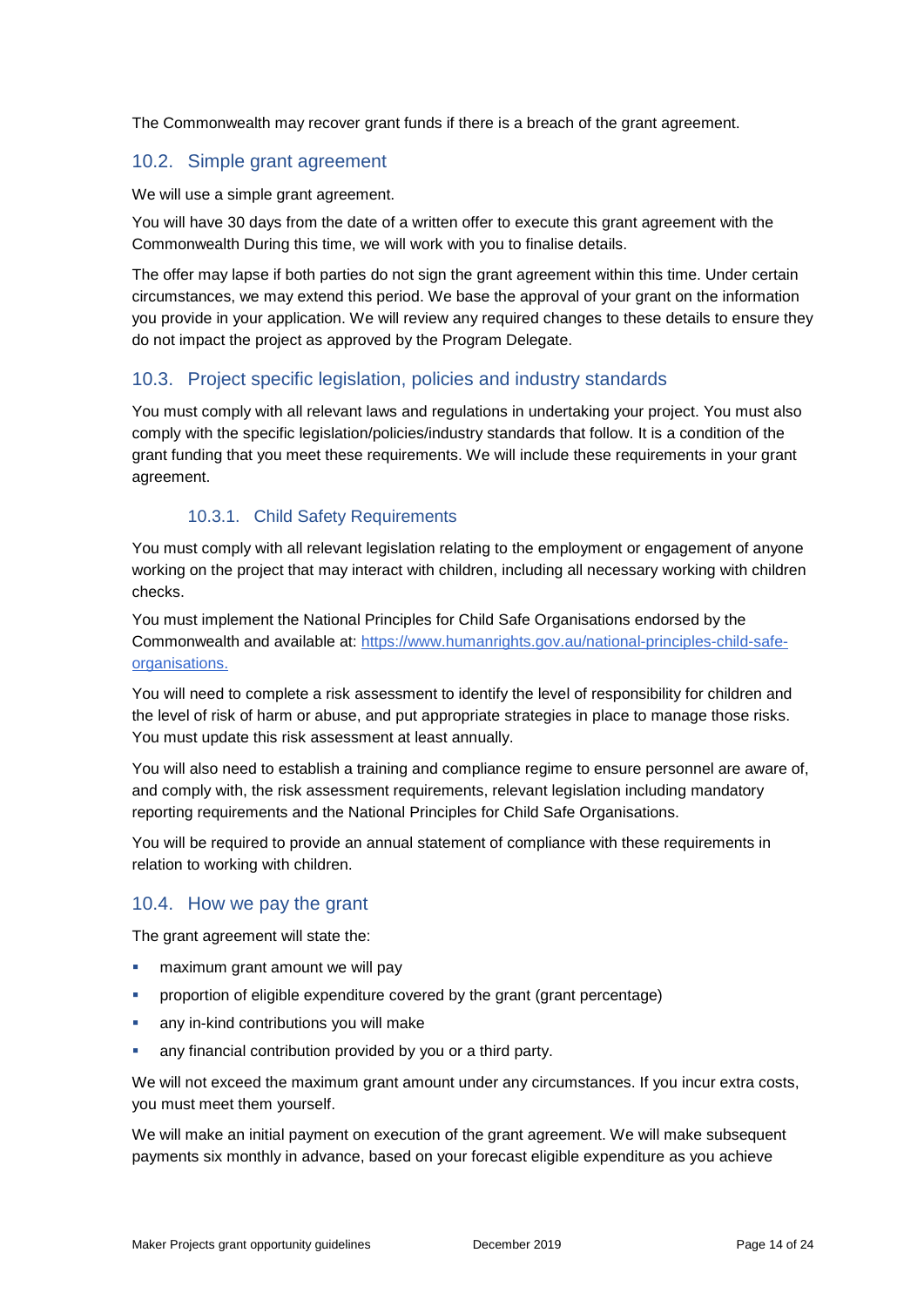agreed milestones and adjusted for unspent amounts from previous payments. Payments are subject to satisfactory progress on the project.

We set aside \$5,000 of the total grant funding for the final payment. We will pay this when you submit a satisfactory end of project report demonstrating you have completed outstanding obligations for the project. We may need to adjust your progress payments to align with available program funds across financial years and/or to ensure we retain a minimum \$5,000 of grant funding for the final payment.

#### 10.5. Tax obligations

If you are registered for the Goods and Services Tax (GST), where applicable we will add GST to your grant payment and provide you with a recipient created tax invoice. You are required to notify us if your GST registration status changes during the project period. GST does not apply to grant payments to government related entities<sup>2</sup>.

Grants are assessable income for taxation purposes, unless exempted by a taxation law. We recommend you seek independent professional advice on your taxation obligations or seek assistance from the [Australian Taxation Office.](https://www.ato.gov.au/) We do not provide advice on tax.

### **11. Announcement of grants**

We will publish non-sensitive details of successful projects on GrantConnect. We are required to do this by the *Commonwealth Grants Rules and Guidelines* unless otherwise prohibited by law. We may also publish this information on business.gov.au. This information may include:

- name of your organisation
- **title of the project**
- description of the project and its aims
- amount of grant funding awarded
- Australian Business Number
- business location
- your organisation's industry sector.

## **12. How we monitor your grant activity**

#### 12.1. Keeping us informed

You should let us know if anything is likely to affect your project or organisation.

We need to know of any key changes to your organisation or its business activities, particularly if they affect your ability to complete your project, carry on business and pay debts due.

You must also inform us of any changes to your:

name

-

- addresses
- nominated contact details
- bank account details.

<sup>&</sup>lt;sup>2</sup> See Australian Taxation Office ruling GSTR 2012/2 available at ato.gov.au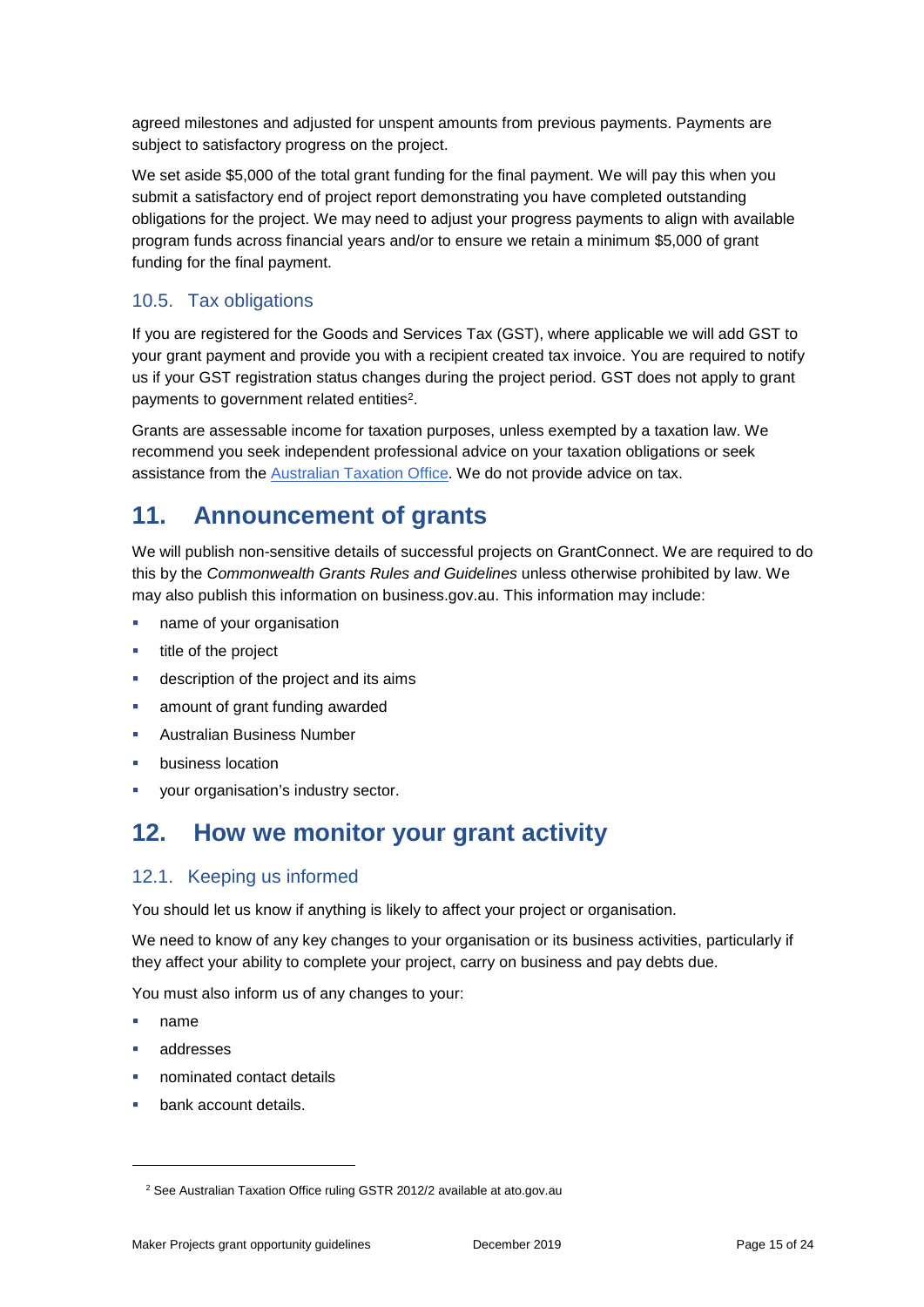If you become aware of a breach of terms and conditions under the grant agreement you must contact us immediately.

You must notify us of events relating to your project and provide an opportunity for the Minister or their representative to attend.

#### 12.2. Reporting

You must submit reports in line with the grant agreement. We will provide the requirements for these reports as appendices in the grant agreement. We will remind you of your reporting obligations before a report is due. We will expect you to report on:

- progress against agreed project milestones
- project expenditure, including expenditure of grant funds
- contributions of participants directly related to the project.

The amount of detail you provide in your reports should be relative to the project size, complexity and grant amount.

We will monitor the progress of your project by assessing reports you submit and may conduct site visits to confirm details of your reports if necessary. Occasionally we may need to re-examine claims, seek further information or request an independent audit of claims and payments.

#### 12.2.1. Progress reports

Progress reports must:

- include details of your progress towards completion of agreed project activities
- show the total eligible expenditure incurred to date
- include evidence of expenditure
- be submitted by the report due date (you can submit reports ahead of time if you have completed relevant project activities).

We will only make grant payments when we receive satisfactory progress reports.

You must discuss any project or milestone reporting delays with us as soon as you become aware of them.

#### 12.2.2. End of project report

When you complete the project, you must submit an end of project report.

End of project reports must:

- include the agreed evidence as specified in the grant agreement
- identify the total eligible expenditure incurred for the project
- include a declaration that the grant money was spent in accordance with the grant agreement and to report on any underspends of the grant money
- **•** be submitted by the report due date.

#### 12.2.3. Ad-hoc report

We may ask you for ad-hoc reports on your project. This may be to provide an update on progress, or any significant delays or difficulties in completing the project.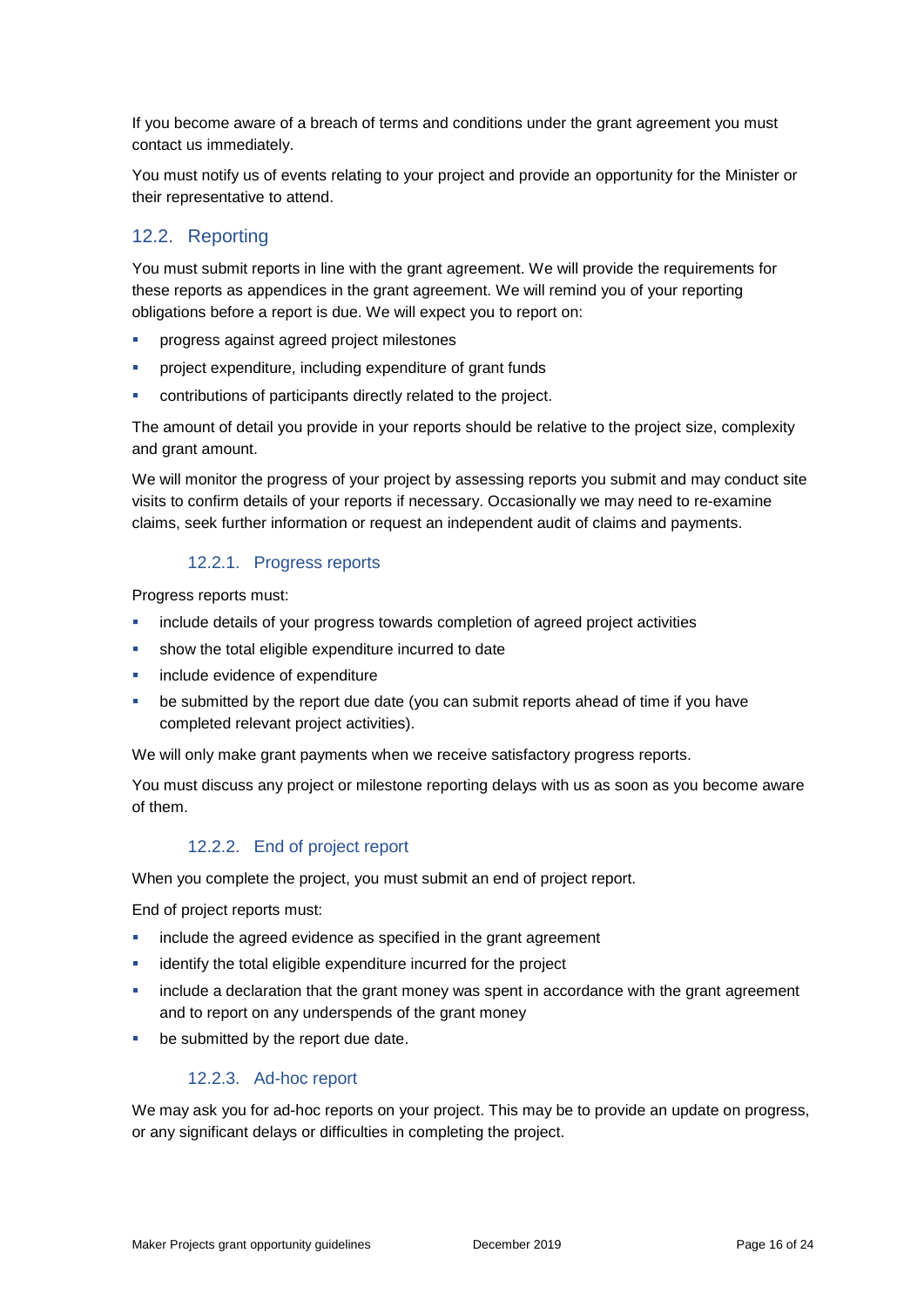#### 12.3. Compliance visits

We may visit you during the project period, or at the completion of your project to review your compliance with the grant agreement. We may also inspect the records you are required to keep under the grant agreement. We will provide you with reasonable notice of any compliance visit.

#### 12.4. Grant agreement variations

We recognise that unexpected events may affect project progress. In these circumstances, you can request a variation to your grant agreement, including:

- changing project milestones
- extending the timeframe for completing the project but within the maximum year period in Section 3.2
- changing project activities.

The program does not allow for:

**an increase of grant funds.** 

If you want to propose changes to the grant agreement, you must put them in writing before the project end date. We can provide you with a variation request template.

If a delay in the project causes milestone achievement and payment dates to move to a different financial year, you will need a variation to the grant agreement. We can only move funds between financial years if there is enough program funding in the relevant year to allow for the revised payment schedule. If we cannot move the funds, you may lose some grant funding.

You should not assume that a variation request will be successful. We will consider your request based on factors such as:

- how it affects the project outcome
- consistency with the program policy objective, grant opportunity guidelines and any relevant policies of the department
- changes to the timing of grant payments
- availability of program funds.

#### 12.5. Evaluation

We will evaluate the grant program to measure how well the outcomes and objectives have been achieved. We may use information from your application and project reports for this purpose. We may also interview you, or ask you for more information to help us understand how the grant impacted you and to evaluate how effective the program was in achieving its outcomes.

We may contact you up to five years after you finish your project for more information to assist with this evaluation.

#### 12.6. Grant acknowledgement

If you make a public statement about a project funded under the program, including in a brochure or publication, you must acknowledge the grant by using the following:

'This project received grant funding from the Australian Government.'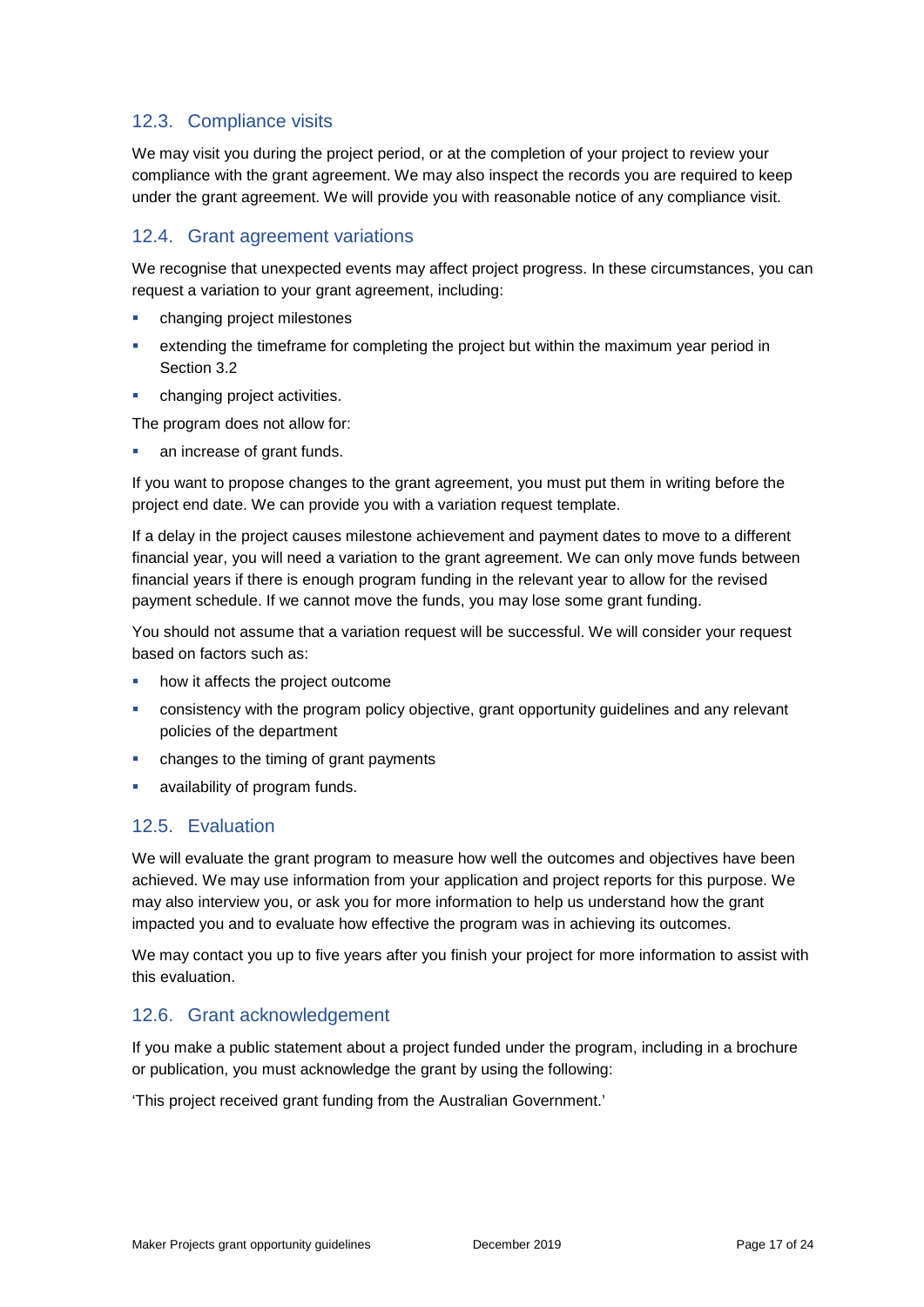# **13. Probity**

We will make sure that the grant opportunity process is fair, according to the published guidelines, incorporates appropriate safeguards against fraud, unlawful activities and other inappropriate conduct and is consistent with the CGRGs.

#### 13.1. Conflicts of interest

Any conflicts of interest could affect the performance of the grant opportunity or program. There may be a [conflict of interest,](http://www.apsc.gov.au/publications-and-media/current-publications/aps-values-and-code-of-conduct-in-practice/conflict-of-interest) or perceived conflict of interest, if our staff, any member of a committee or advisor and/or you or any of your personnel:

- **has a professional, commercial or personal relationship with a party who is able to influence** the application selection process, such as an Australian Government officer or member of an external panel
- has a relationship with or interest in, an organisation, which is likely to interfere with or restrict the applicants from carrying out the proposed activities fairly and independently, or
- **•** has a relationship with, or interest in, an organisation from which they will receive personal gain because the organisation receives a grant under the grant program/ grant opportunity.

As part of your application, we will ask you to declare any perceived or existing conflicts of interests or confirm that, to the best of your knowledge, there is no conflict of interest.

If you later identify an actual, apparent, or perceived conflict of interest, you must inform us in writing immediately.

Conflicts of interest for Australian Government staff are handled as set out in the Australian [Public](https://www.legislation.gov.au/Details/C2017C00270/Html/Text#_Toc491767030)  [Service Code of Conduct \(Section 13\(7\)\)](https://www.legislation.gov.au/Details/C2017C00270/Html/Text#_Toc491767030)<sup>3</sup> of the *[Public Service Act 1999](https://www.legislation.gov.au/Details/C2017C00270)* (Cth)<sup>4</sup>. Committee members and other officials including the decision maker must also declare any conflicts of interest.

We publish our conflict of interest policy on the department's [website](http://www.business.gov.au/)<sup>5</sup>.

#### 13.2. How we use your information

Unless the information you provide to us is:

- **•** confidential information as per [13.2.1,](#page-18-0) or
- personal information as per [13.2.3,](#page-18-1)

we may share the information with other government agencies for a relevant Commonwealth purpose such as:

- to improve the effective administration, monitoring and evaluation of Australian Government programs
- for research

-

to announce the awarding of grants.

<sup>3</sup> https://www.legislation.gov.au/Details/C2017C00270/Html/Text#\_Toc491767030

<sup>4</sup> https://www.legislation.gov.au/Details/C2017C00270

<sup>5</sup> https://www.industry.gov.au/sites/g/files/net3906/f/July%202018/document/pdf/conflict-of-interest-and-insider-tradingpolicy.pdf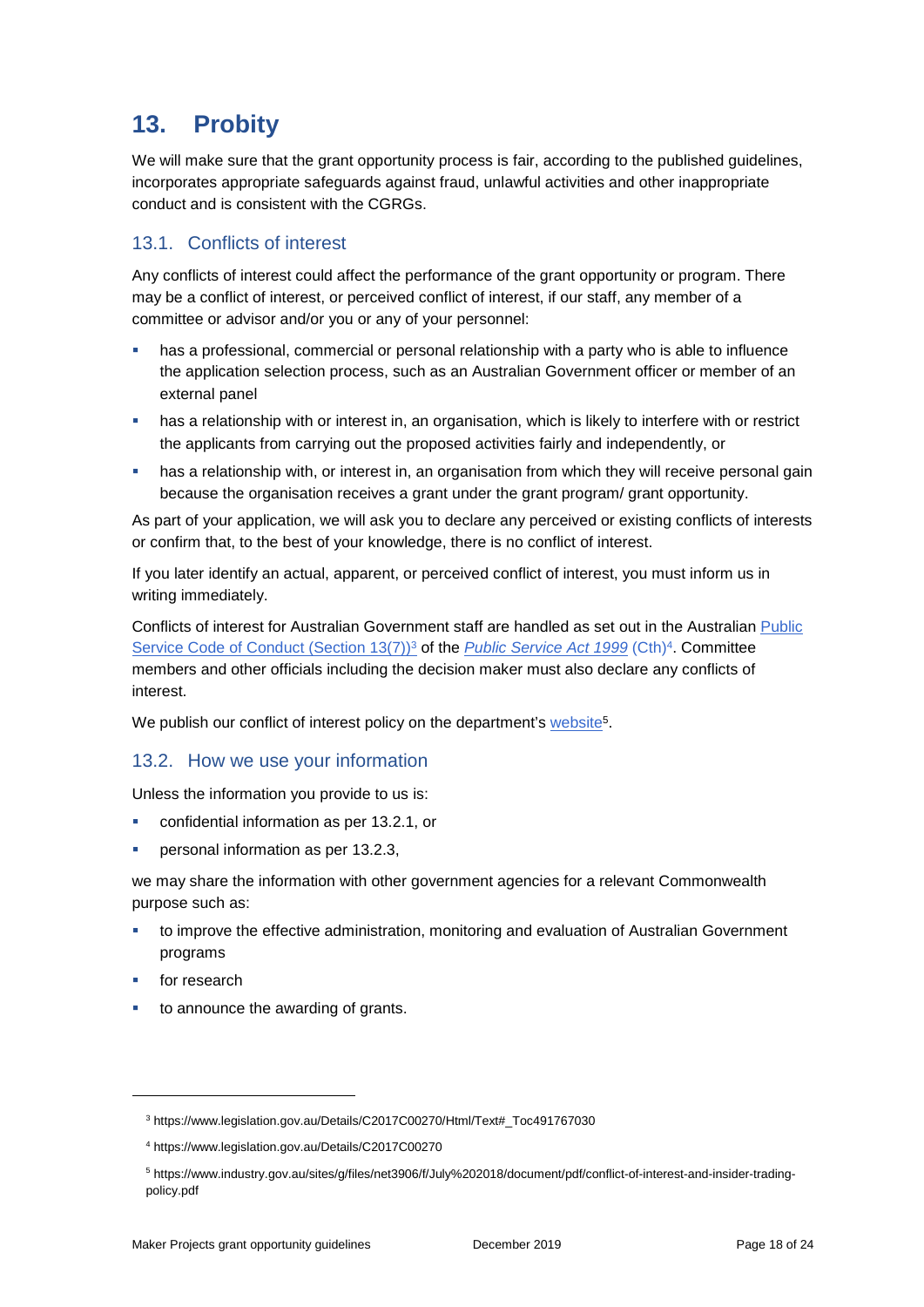#### 13.2.1. How we handle your confidential information

<span id="page-18-0"></span>We will treat the information you give us as sensitive and therefore confidential if it meets all of the following conditions:

- you clearly identify the information as confidential and explain why we should treat it as confidential
- the information is commercially sensitive
- disclosing the information would cause unreasonable harm to you or someone else
- you provide the information with an understanding that it will stay confidential.

#### 13.2.2. When we may disclose confidential information

We may disclose confidential information:

- to the committee and our Commonwealth employees and contractors, to help us manage the program effectively
- to the Auditor-General, Ombudsman or Privacy Commissioner
- to the responsible Minister or Assistant Minister
- to a House or a Committee of the Australian Parliament.

We may also disclose confidential information if

- we are required or authorised by law to disclose it
- you agree to the information being disclosed, or
- <span id="page-18-1"></span>someone other than us has made the confidential information public.

#### 13.2.3. How we use your personal information

We must treat your personal information according to the Australian Privacy Principles (APPs) and the *Privacy Act 1988* (Cth). This includes letting you know:

- what personal information we collect
- why we collect your personal information
- to whom we give your personal information.

We may give the personal information we collect from you to our employees and contractors, the committee, and other Commonwealth employees and contractors, so we can:

- manage the program
- research, assess, monitor and analyse our programs and activities.

We, or the Minister, may:

-

- announce the names of successful applicants to the public
- publish personal information on the department's websites.

You may read our **Privacy Policy<sup>6</sup>** on the department's website for more information on:

- what is personal information
- how we collect, use, disclose and store your personal information
- how you can access and correct your personal information.

<sup>6</sup> https://www.industry.gov.au/data-and-publications/privacy-policy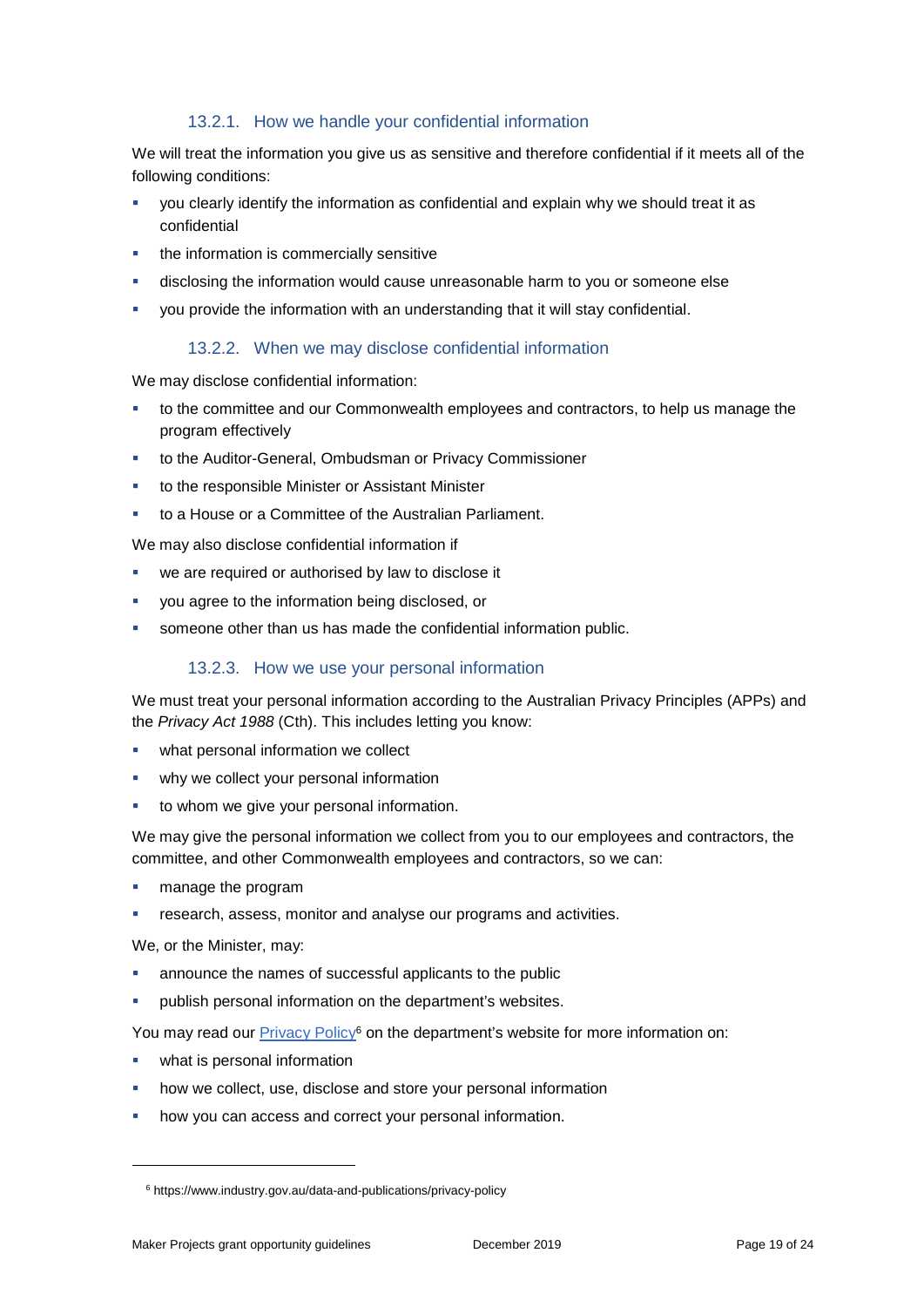#### 13.2.4. Freedom of information

All documents in the possession of the Australian Government, including those about the program, are subject to the *Freedom of Information Act 1982* (Cth) (FOI Act)*.*

The purpose of the FOI Act is to give members of the public rights of access to information held by the Australian Government and its entities. Under the FOI Act, members of the public can seek access to documents held by the Australian Government. This right of access is limited only by the exceptions and exemptions necessary to protect essential public interests and private and business affairs of persons in respect of whom the information relates.

If someone requests a document under the FOI Act, we will release it (though we may need to consult with you and/or other parties first) unless it meets one of the exemptions set out in the FOI Act.

#### 13.3. Enquiries and feedback

For further information or clarification, you can contact us on 13 28 46 or by [web chat](https://www.business.gov.au/contact-us) or through our [online enquiry form](http://www.business.gov.au/contact-us/Pages/default.aspx) on business.gov.au.

We may publish answers to your questions on our website as Frequently Asked Questions.

Our [Customer Service Charter](https://www.business.gov.au/about/customer-service-charter) is available at [business.gov.au.](http://www.business.gov.au/) We use customer satisfaction surveys to improve our business operations and service.

If you have a complaint, call us on 13 28 46. We will refer your complaint to the appropriate manager.

If you are not satisfied with the way we handle your complaint, you can contact:

Head of Division AusIndustry – Business Services Department of Industry, Innovation and Science GPO Box 2013 CANBERRA ACT 2601

You can also contact the [Commonwealth Ombudsman](http://www.ombudsman.gov.au/)<sup>7</sup> with your complaint (call 1300 362 072). There is no fee for making a complaint, and the Ombudsman may conduct an independent investigation.

-

<sup>7</sup> http://www.ombudsman.gov.au/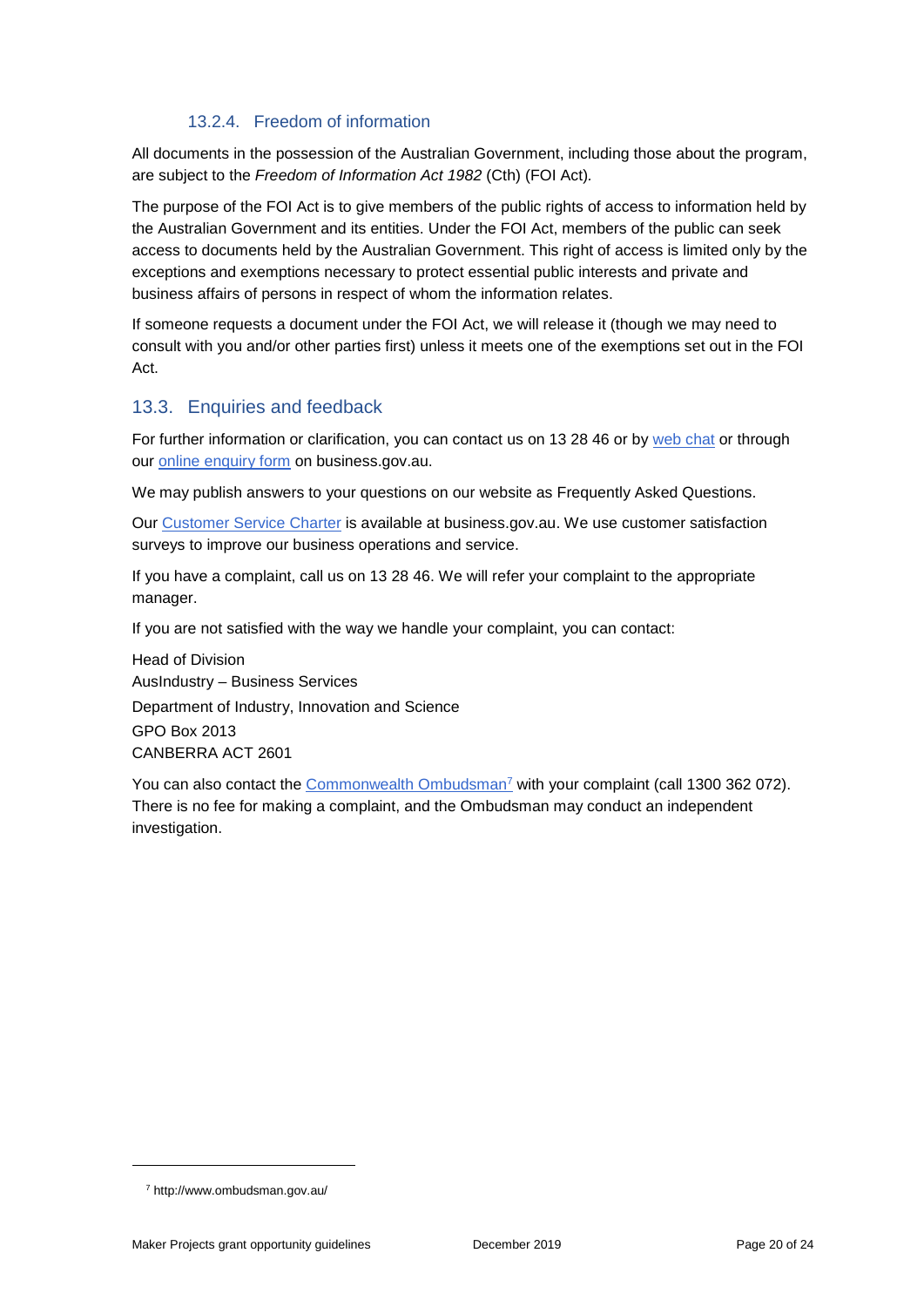# <span id="page-20-0"></span>**14. Glossary**

| <b>Term</b>                  | <b>Definition</b>                                                                                                                                                                              |
|------------------------------|------------------------------------------------------------------------------------------------------------------------------------------------------------------------------------------------|
| Application form             | The document issued by the Program Delegate that<br>applicants use to apply for funding under the program.                                                                                     |
| AusIndustry                  | The division of the same name within the department.                                                                                                                                           |
| Business as usual            | Routine or standard functional operations and activities<br>within an organisation prior to execution of grant agreement.                                                                      |
| Department                   | The Department of Industry, Innovation and Science.                                                                                                                                            |
| Eligible activities          | The activities undertaken by a grantee in relation to a<br>project that are eligible for funding support as set out in 5.1.                                                                    |
| Eligible application         | An application or proposal for grant funding under the<br>program that the Program Delegate has determined is<br>eligible for assessment in accordance with these guidelines.                  |
| Eligible expenditure         | The expenditure incurred by a grantee on a project and<br>which is eligible for funding support as set out in 5.2.                                                                             |
| Grant agreement              | A legally binding contract between the Commonwealth and<br>a grantee for the grant funding                                                                                                     |
| Grant funding or grant funds | The funding made available by the Commonwealth to<br>grantees under the program.                                                                                                               |
| <b>GrantConnect</b>          | The Australian Government's whole-of-government grants<br>information system, which centralises the publication and<br>reporting of Commonwealth grants in accordance with the<br><b>CGRGs</b> |
| Grantee                      | The recipient of grant funding under a grant agreement.                                                                                                                                        |
| <b>Guidelines</b>            | Guidelines that the Minister gives to the department to<br>provide the framework for the administration of the program,<br>as in force from time to time.                                      |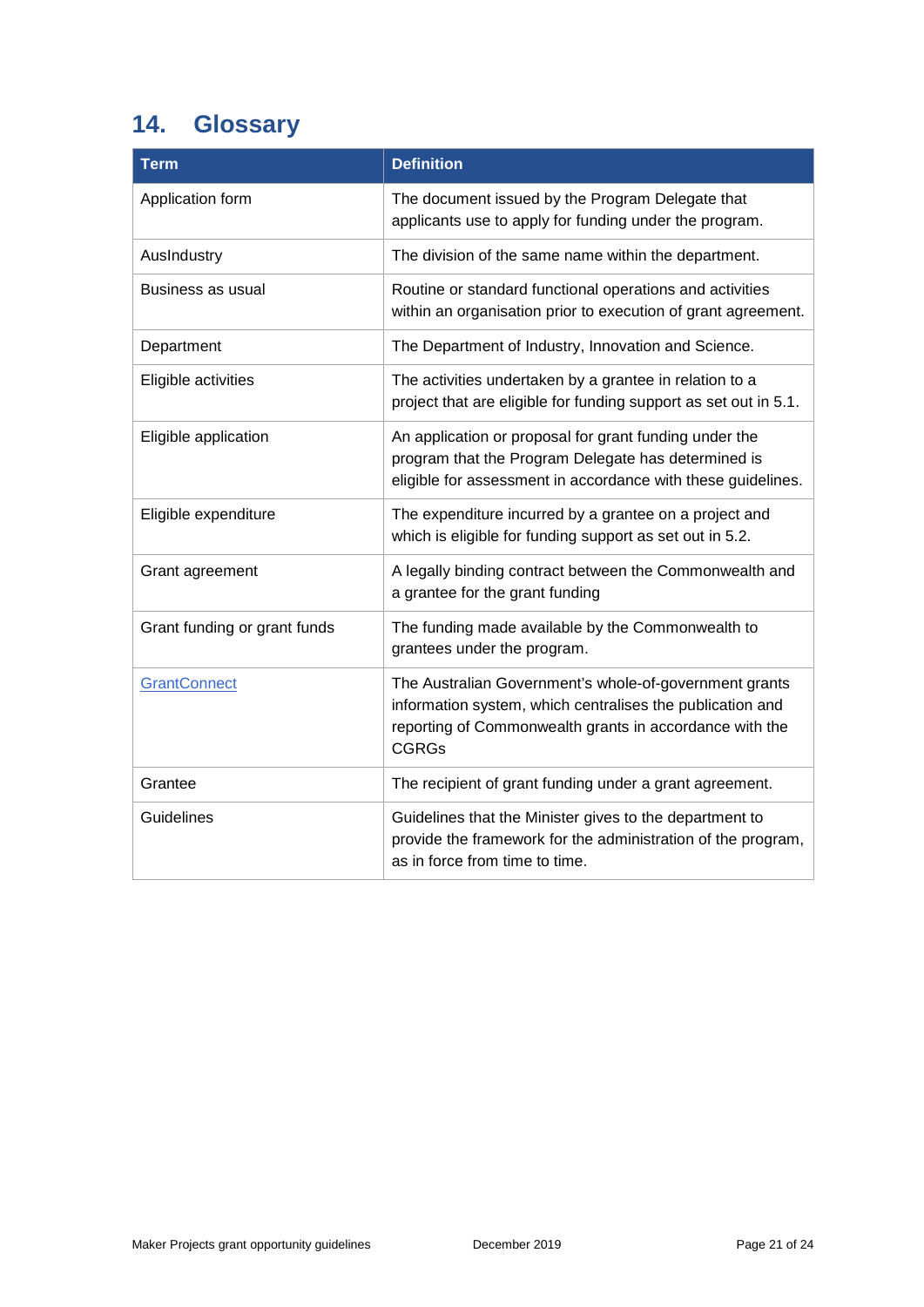| <b>Term</b>                                                                    | <b>Definition</b>                                                                                                                                                                                                                                                                                |
|--------------------------------------------------------------------------------|--------------------------------------------------------------------------------------------------------------------------------------------------------------------------------------------------------------------------------------------------------------------------------------------------|
| In-kind contributions                                                          | In-kind contributions are non-cash contributions that have a<br>monetary value but that don't involve a payment and could<br>include facilities, equipment and services provided by the<br>grantee or a project partner for project activities from its own<br>resources.                        |
|                                                                                | You need to determine the value of these contributions.<br>They must be realistic, auditable and valued proportionally<br>to their use on the project. For example, you should<br>calculate the in-kind contribution of a capital item by the<br>running costs and the depreciation of the item. |
|                                                                                | Examples of in-kind contributions from the grantee or a<br>project partner are:                                                                                                                                                                                                                  |
|                                                                                | equipment, technology<br>u,                                                                                                                                                                                                                                                                      |
|                                                                                | service fees or of discounted service fees;<br>п                                                                                                                                                                                                                                                 |
|                                                                                | discount on rent/loan of facilities and equipment;<br>u,                                                                                                                                                                                                                                         |
|                                                                                | access to intellectual property.<br>u,                                                                                                                                                                                                                                                           |
|                                                                                | If there is no exchange of money (either by cash or bank<br>transaction) by the grantee or a project partner and only the<br>value or worth of something is given, the contribution is<br>deemed to be in-kind.                                                                                  |
| Innovation and Science Australia                                               | The statutory board established by the Industry Research<br>and Development Act 1986 (Cth) and named in that Act as<br>Innovation and Science Australia.                                                                                                                                         |
| <b>Maker Projects: Community</b><br><b>STEM Engagement grants</b><br>Committee | The body established by the Program Delegate to consider<br>and assess eligible applications and make<br>recommendations to the Program Delegate for funding<br>under the program.                                                                                                               |
| Minister                                                                       | The Commonwealth Minister for Industry, Science and<br>Technology.                                                                                                                                                                                                                               |
| Non-income-tax-exempt                                                          | Not exempt from income tax under Division 50 of the<br>Income Tax Assessment Act 1997 (Cth) or under Division<br>1AB of Part III of the Income Tax Assessment Act 1936<br>(Cth).                                                                                                                 |
| Personal information                                                           | Has the same meaning as in the Privacy Act 1988 (Cth)<br>which is:                                                                                                                                                                                                                               |
|                                                                                | Information or an opinion about an identified individual,<br>or an individual who is reasonably identifiable:                                                                                                                                                                                    |
|                                                                                | whether the information or opinion is true or not;<br>а.<br>and<br>whether the information or opinion is recorded in a<br>b.<br>material form or not.                                                                                                                                            |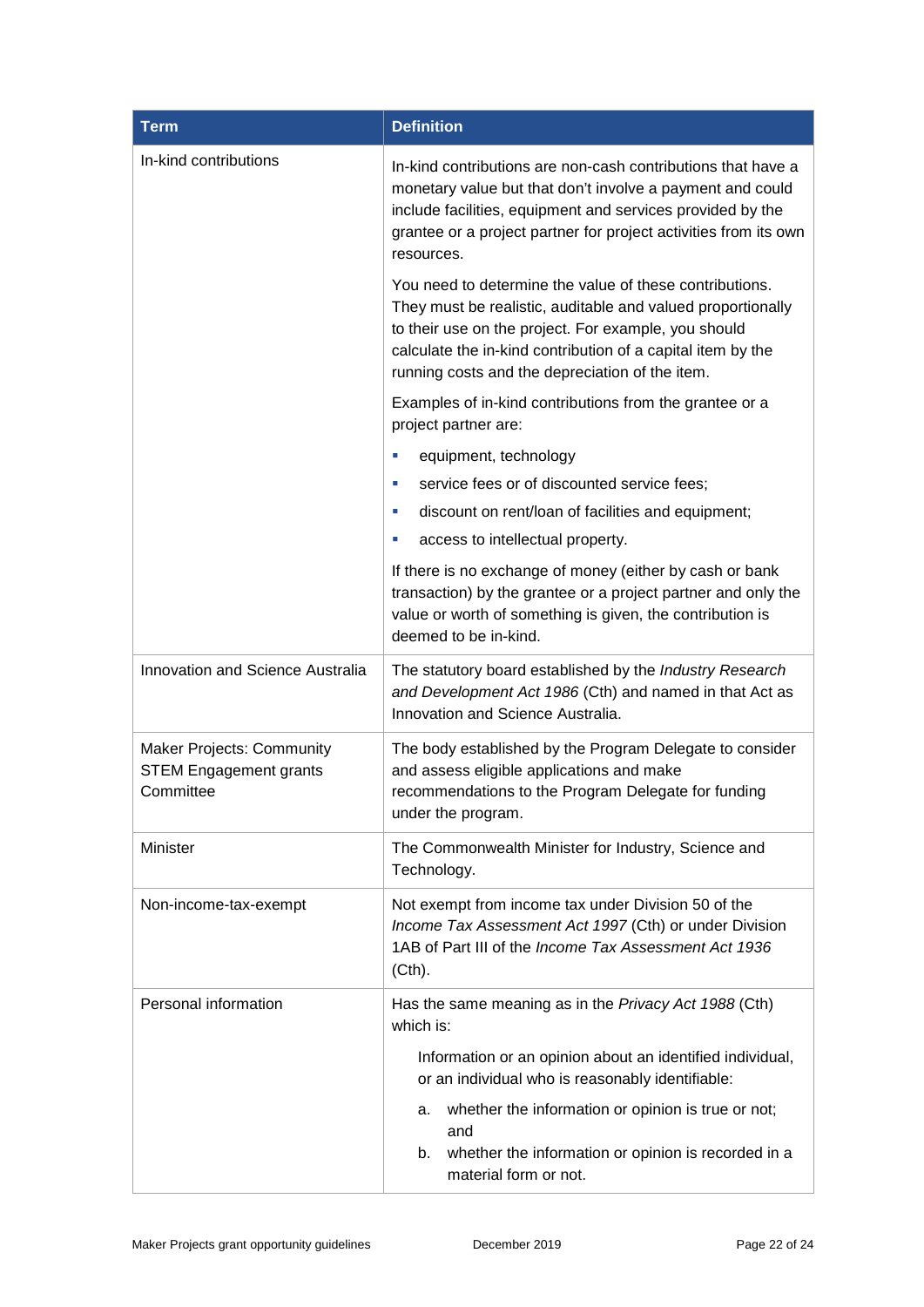| <b>Term</b>                                     | <b>Definition</b>                                                                                                                                                                                                                                   |
|-------------------------------------------------|-----------------------------------------------------------------------------------------------------------------------------------------------------------------------------------------------------------------------------------------------------|
| Priority equity groups                          | Groups defined by the National School Reform Program<br>and Advancing Women in STEM strategy including:                                                                                                                                             |
|                                                 | girls<br>٠                                                                                                                                                                                                                                          |
|                                                 | Aboriginal and Torres Strait Islanders<br>٠                                                                                                                                                                                                         |
|                                                 | people living in regional and rural or remote areas                                                                                                                                                                                                 |
|                                                 | people with disabilities.<br>٠                                                                                                                                                                                                                      |
| Program Delegate                                | An AusIndustry general manager OR manager within the<br>department with responsibility for the program.                                                                                                                                             |
| Program funding or Program<br>funds             | The funding made available by the Commonwealth for the<br>program.                                                                                                                                                                                  |
| Project                                         | A project described in an application for grant funding under<br>the program.                                                                                                                                                                       |
| Publicly funded research<br>organisation (PFRO) | All higher education providers listed at Table A and Table B<br>of the Higher Education Support Act 2003 (Cth) and<br>corporate Commonwealth entities, and State and Territory<br>business enterprises which undertake publicly funded<br>research. |
| Regional and rural or remote<br>areas           | Areas as defined by the Australian Standard Geographical<br>Classification System on the Australian Bureau of Statistics<br>website.                                                                                                                |
|                                                 | Primarily, these terms encompass areas outside of the<br>Major Cities of Australia.                                                                                                                                                                 |